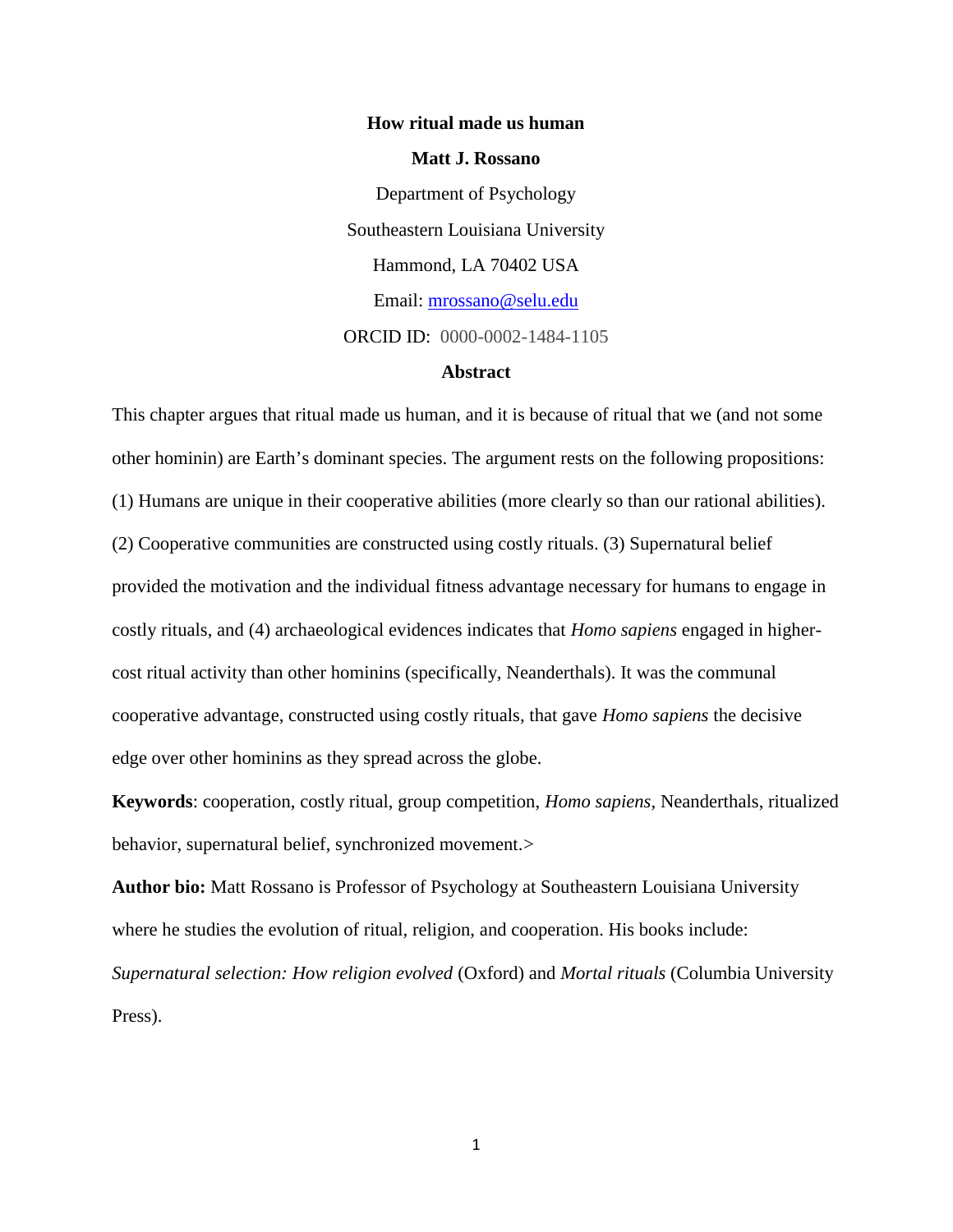Sergio Catalan could be forgiven for being wary. As he checked on some cattle at the foothills of the Andes mountains, he spotted two scraggly-haired, emaciated 'mountain men' frantically waving at him from across the Rio Azufre. The rushing current made it impossible to hear them, but their desperation was obvious. Who were these men? Bandits? Drug dealers? Revolutionaries on the run from the Army? As one of them drew nearer to the river bank, his eyes locked with Catalan. Then he stopped, just short of the river, fell to his knees and with hands clasped to the heavens, he begged for his life. Catalan's heart was moved. Where once had been trepidation, pity now swelled. "Tomorrow," he shouted to them. As promised, Catalan returned the next morning, saving the lives of the two young men and their fourteen companions back at the crash site, 12,000 feet high in the Andes mountains. Catalan's encounter with the wild-looking 'mountain men' was the beginning of the end of what has come to be known as the 'Miracle in the Andes.'

On October 13, 1972, a chartered plane carrying the Old Christians rugby club of Montevideo, Uruguay crashed in the Andes Mountains. The team, along with family, friends, and others, were on their way to Santiago, Chile for a match. When rescue efforts failed, the world assumed the worst. But 16 of the original 45 passengers survived 10 weeks stranded in the mountains. The fact that their survival required anthropophagy (using the bodies of the dead as food) stirred international attention.

For this chapter's purposes, however, it is the encounter with Catalan that is more significant. For in it we see that which distinguishes *Homo sapiens* from all other species. The two 'mountain men' – Roberto Canessa and Nando Parrado – were close to death from exhaustion.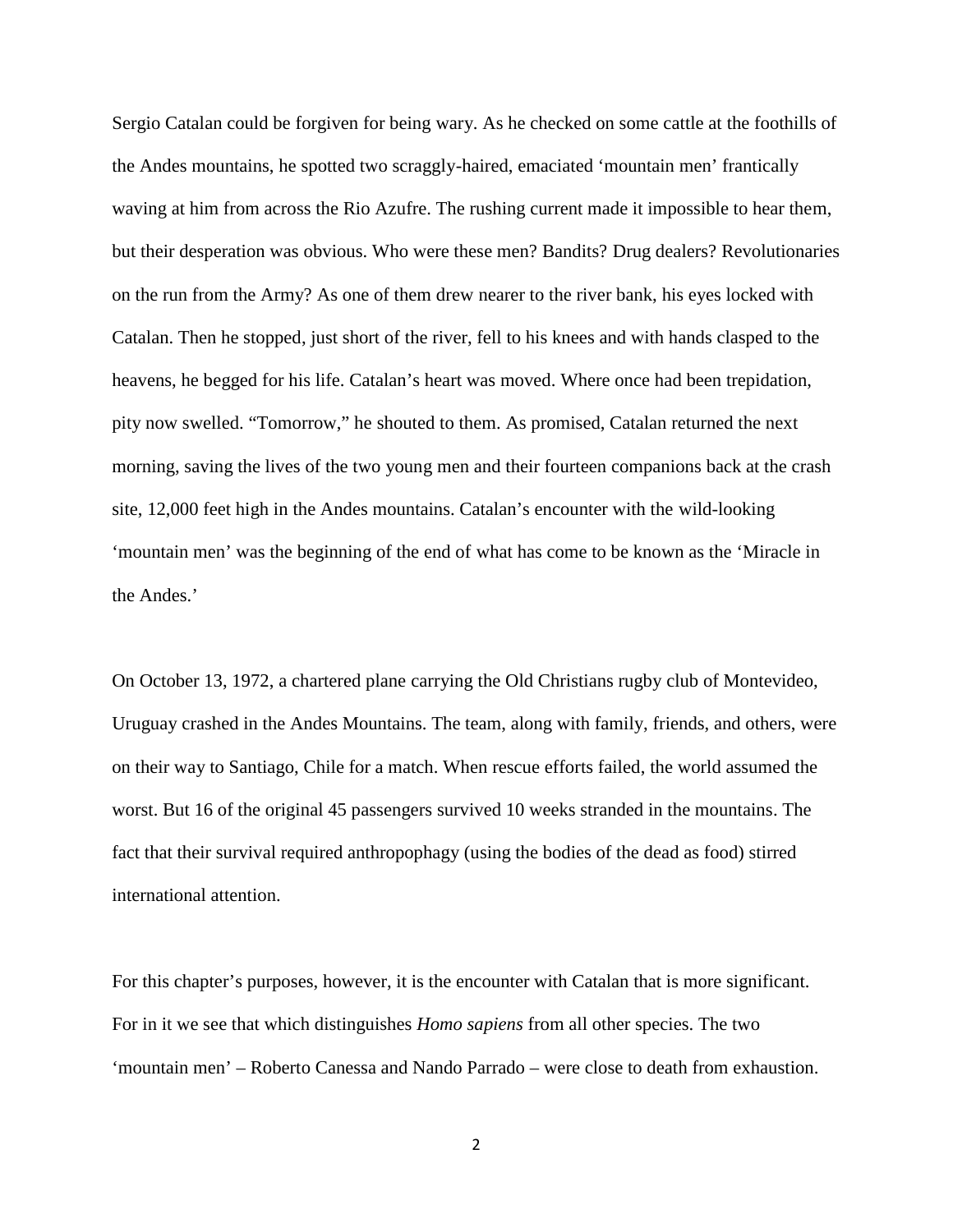They had trekked ten days across the Andes Mountains, a journey that had taken them up and over a 15,000-foot peak without any mountain-climbing equipment or training. By the time Catalan saw them, Canessa had collapsed from dysentery and was sitting listlessly against a tree while Parrado gathered sticks and other combustibles near the river bank. Parrado was in better shape physically, but he was badly nearsighted and had lost his glasses weeks ago in the plane crash. Canessa was all but immobile, but he had good eyes. He spotted Catalan across the river. With words "I see a man," Canessa initiated the dramatic encounter, wherein the very essence of humanity was put on display – that being our unmatched cooperative abilities.

Upon hearing the words, Parrado ran recklessly toward the riverbank. His nearsightedness combined with the late afternoon's long shadows made it impossible for him clearly distinguish Catalan across the river. Canessa attempted to guide him – 'to the left. No, no, too far, to the right,' It would have been slapstick comedy if the stakes had not been so terribly high. Instead, it was human cooperation, *par excellance*: The lame leading the blind in a joint effort to save their lives. We also see the mechanism by which humans have forged cooperation over the course of our evolutionary history: ritual. Once Canessa got Parrado more-or-less lined up with Catalan, somehow Parrado had to convey the crucial message: "For the love of God don't fear us. Save us." He did that by using a ritualized act, understood by any human across the globe. He fell to his knees and begged for his life. With that gesture, all divisions of nationality, social class, age, and education dissolved. One needed only to be human to understand the message.

In this chapter I shall try to present a credible case for idea that it is ritual that makes us human and it is because of ritual that we are here. More specifically, my case breaks down the following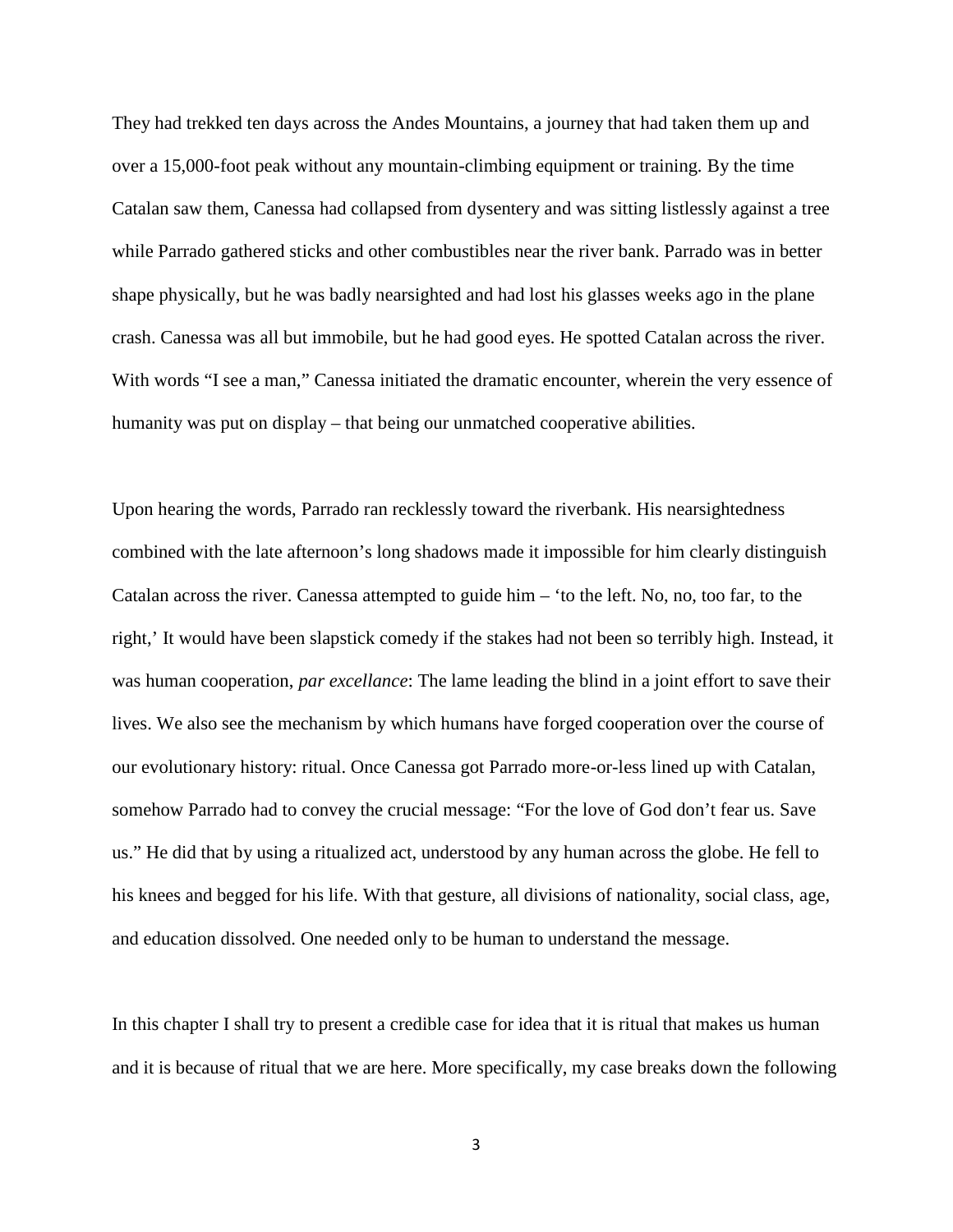propositions: (1) Humans are unique in their cooperative abilities (more clearly so than our rational abilities). (2) Cooperative communities are constructed using costly rituals. (3) Supernatural belief provided the motivation and the individual fitness advantage necessary for humans to engage in costly rituals, and (4) archaeological evidences indicates that *Homo sapiens* engaged in higher-cost ritual activity than other hominins (specifically, Neanderthals). It was the communal cooperative advantage, constructed using costly rituals, that gave *Homo sapiens* the decisive edge over other hominins as they spread across the globe.

#### **A uniquely rational animal?**

Traditionally, humanity has been thought unique among animals by virtue of our rational abilities (Farah & Heberleine, 2007). Humans had rational souls. We possessed unique cognitive abilities such as language, theory of mind, abstract thinking, and episodic memory. But as evidence of these faculties accrued in non-human species, a clear definition of humanity built strictly on rational terms proved elusive (Hurley & Nudds, 2006; Tomasello & Hermann, 2010). However, Tomasello and colleagues have built a strong empirical case that it is *social* intelligence that separates humans from other species (Hermann, Call, Hernandez-Lloreda, Hare & Tomasello, 2007; Tomasello, Melis, Tennie, Wyman, & Herrmann, 2012; Tomasello, 2014). For example, Hermann et al. (2007) gave an extensive battery of tests assessing both physical and social cognition to two-and-a-half-year-old children and two species of our closest great ape relatives (chimpanzees and orangutans). Though the children were barely literate and without any formal education, they surpassed the apes on tests of social cognition. There were no differences between the children and the chimpanzees on tests of physical cognition. Tomasello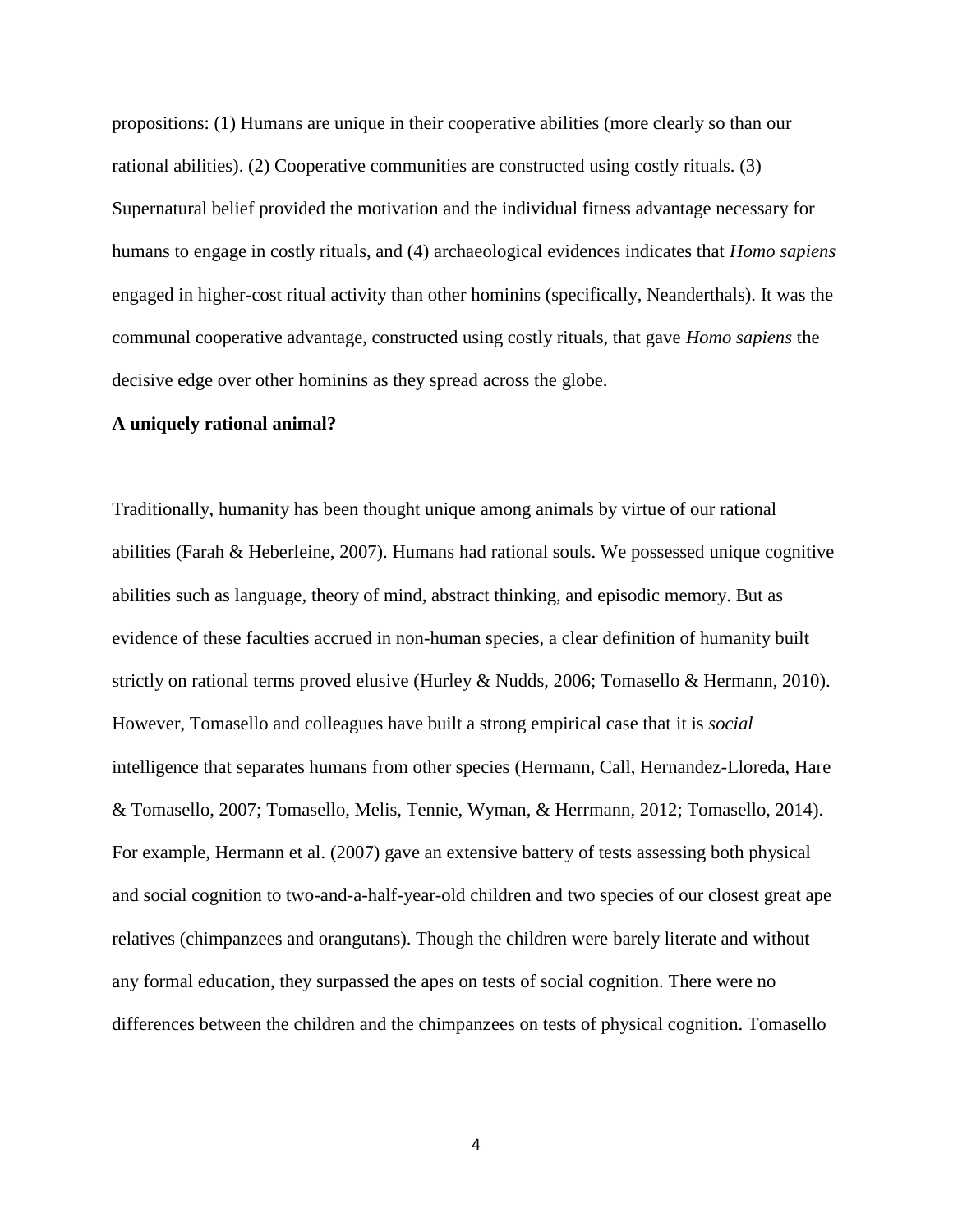and colleagues argued that this provided strong support for the hypothesis that *Homo sapiens* were selected for a unique form of cultural cognition, not found in other apes.

Other studies have shed more light on the specifics components of this cultural cognition. An important part of it appears to be a powerful motivation to cooperate with other members of our species.

Children as young as 18 months show surprising cooperative abilities exceeding that of adult chimpanzees. For example, Tomasello and colleagues had children and chimpanzees play the 'trampoline' game, where players hold different ends of a large fabric attempting to keep a ball from rolling off (Tomasello & Carpenter, 2005; Warneken, Chen, & Tomasello, 2006). Chimpanzees failed miserably. Unlike human children, they showed no evidence of understanding the importance of complementary roles in achieving the joint objective. By two years of age, however, human children are skilled game players, readily coordinating activities to achieve the common end (Carpenter, Tomasello, & Striano, 2005; Tomasello & Carpenter, 2005; Warneken, et al., 2006). Unlike chimpanzees, children appeared to understand the different roles from an objective, "bird's eye" perspective, thus allowing them to easily engage in role reversal (Fletcher, Warneken, & Tomasello, 2012). Furthermore, if a partner quit his or her role, the child often took assertive action to re-engage the partner, something chimpanzees never did.

Importantly, chimpanzees' cooperative failings are unlikely to originate from cognitive shortcomings. Chimpanzees can identify intentional behaviors and infer goals and thus understand that someone reaching for an object intends to possess it (Call, Hare, Carpenter,  $\&$ Tomasello, 2004; Tomasello & Carpenter, 2005; Warneken & Tomasello, 2006). This allows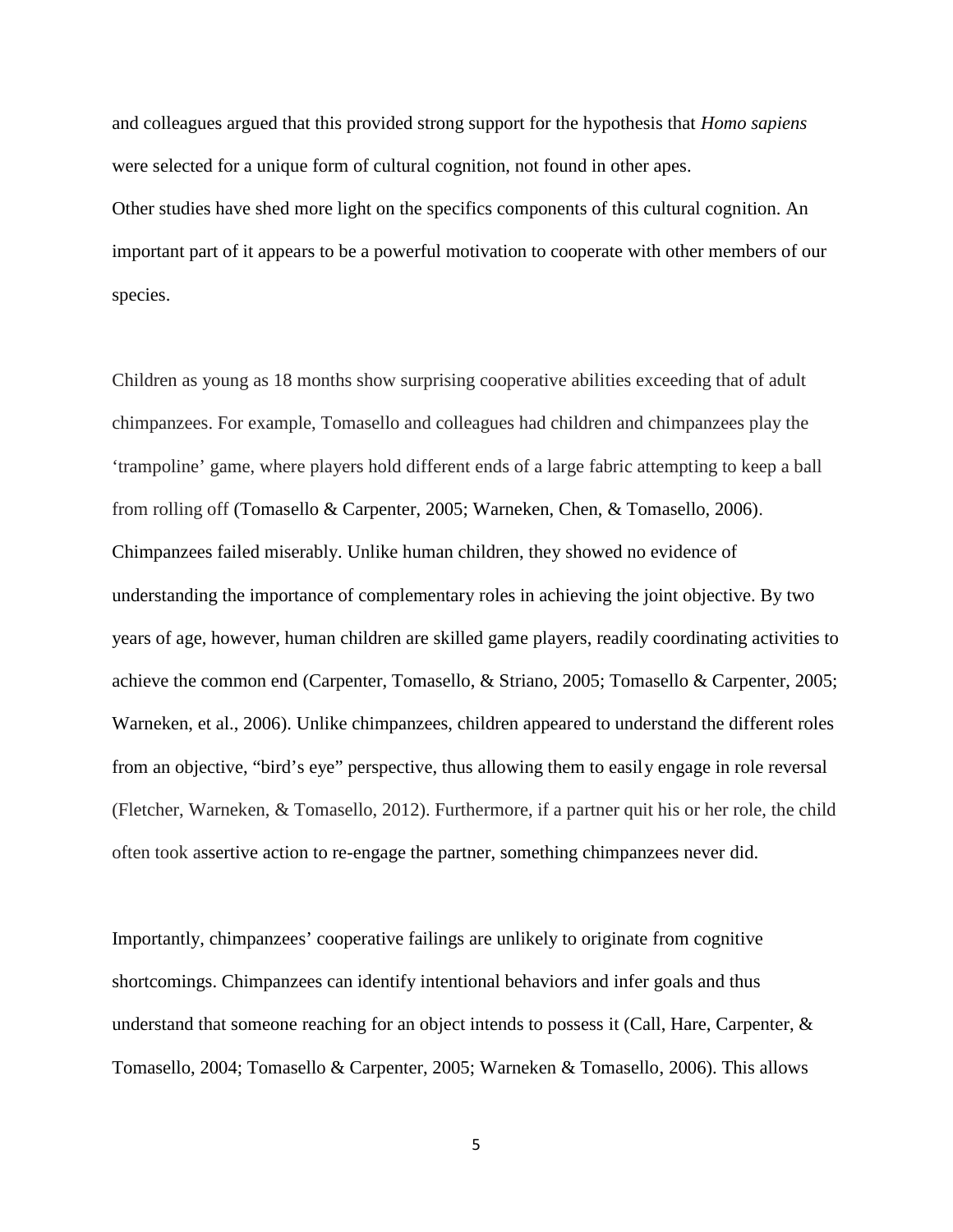them to offer simple "helping" behaviors such as retrieving an object for another or assisting another in obtaining food (Melis, Warneken, Jensen, Schneider, Call, & Tomasello, 2011; Warneken, Hare, Melis, Hanus, & Tomasello, 2007). They can also work with a partner to achieve a joint goal (Melis, Hare, & Tomasello, 2006a; Melis & Semmann, 2010).

Instead, chimpanzee cooperation suffers from a motivational deficit, largely attributable to their social hierarchy. Why cooperate when a more dominant chimp will monopolize the subsequent rewards? This disincentive was demonstrated in two studies where chimpanzees and children worked in same-species pairs pulling on ropes together to obtain treats (Melis, et al., 2006b; Warneken, Lohse, Melis, & Tomasello, 2011). The treat was either pre-divided into equal piles or was in one big pile. Both chimps and children successfully cooperated when the reward was pre-divided. The difference was in the single pile condition. Children readily divided the pile roughly equally and thus their cooperation continued. Chimps did not. Their cooperation broke down because the food was always taken by the more dominant chimp.

From these studies, Tomasello (2014) concluded that young children have a "sense of distributed justice that is closely tied to collaborative activities" (p. 189) – something not found in our closest primate relatives. While chimpanzees will protest when another tries to take food or other desirables from them (e.g., Jensen, Call & Tomasello, 2007), they do not seem to connect effort with reward.

Something happened over the course human evolutionary history that forced our ancestors to make the connection between cooperation and justice. Tomasello (2014) argues that the key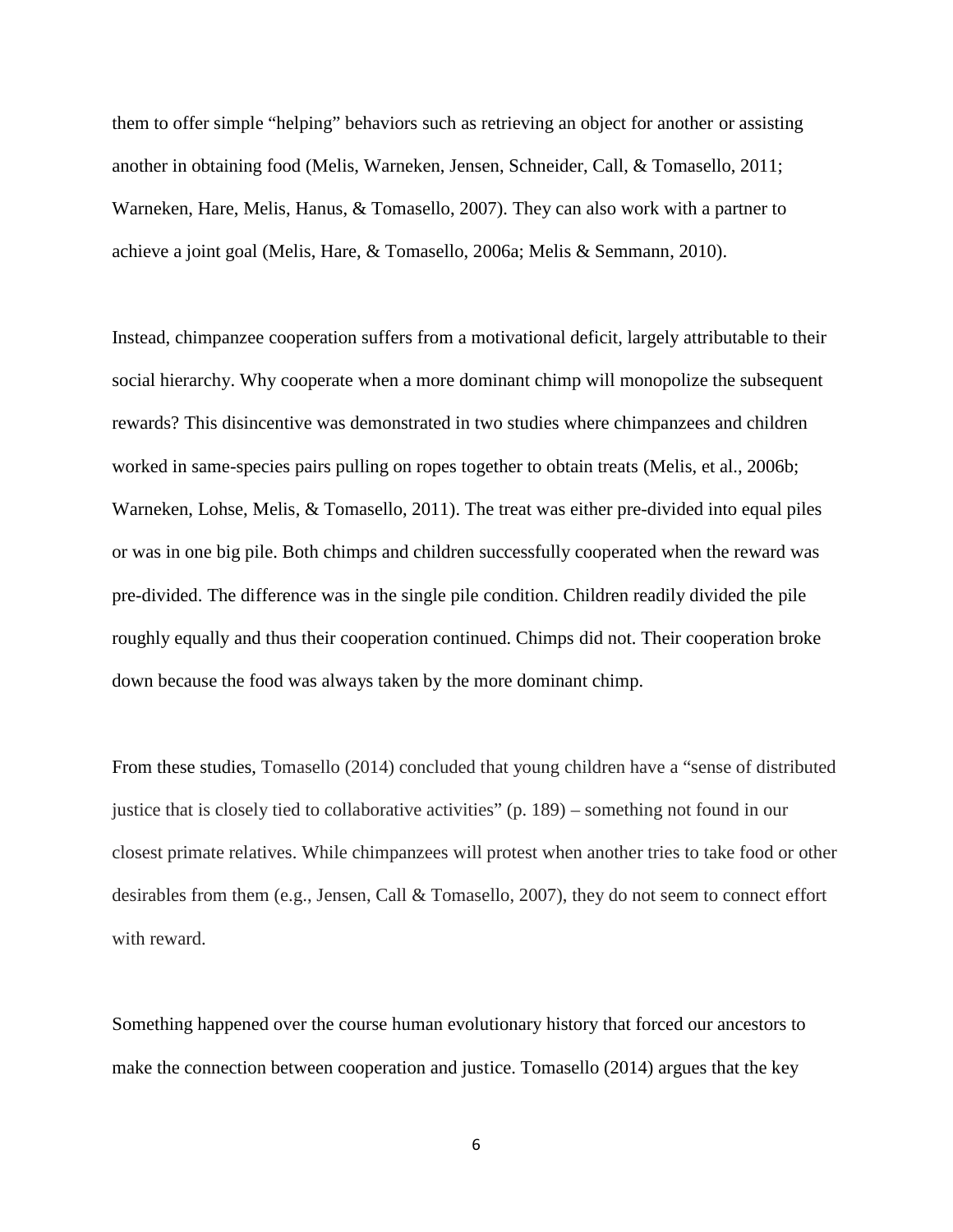selective event was "obligate cooperative foraging." At some point in hominin evolutionary history, the most basic survival activity, getting food, required cooperative effort. Those of our ancestors who could not work successfully with others simply 'starved' out of the breeding population. The remaining successful cooperators were those who had connected effort with reward in their minds (and 'guts'), and thus could be counted on to share when spoils of joint endeavors were realized.

#### **Group competition**

Over time, argues Tomasello (Tomasello, et al., 2012), cooperatively foraging groups came in contact with one another vying for scarce resources. This initiated a stage of group competition in hominin evolutionary history. In this competition, groups where members were more intensely committed to shared cooperative norms, outcompeted others. This helps to explain the distinctively tribal minds of humans.

Ethnographic, archaeological and genetic data support the notion of group competition playing an important role in human evolutionary history. Evidence from traditional societies in both North America and New Guinea indicates that intergroup conflicts were not uncommon. In New Guinea, over a 25-year period, extinction rates for tribes in different regions ranged from 8% to 31% (Jorgensen, 1980; Soltis, Boyd, & Richerson, 1995). A worldwide sampling of hunter gatherers shows that 64% engage in warfare at least once every two years, and only 10–12% could be considered "peaceful" (Ember, 1978). A specific case study in group competition was carried out by anthropologist Raymond Kelly (1985) who studied the conflict between the Nuer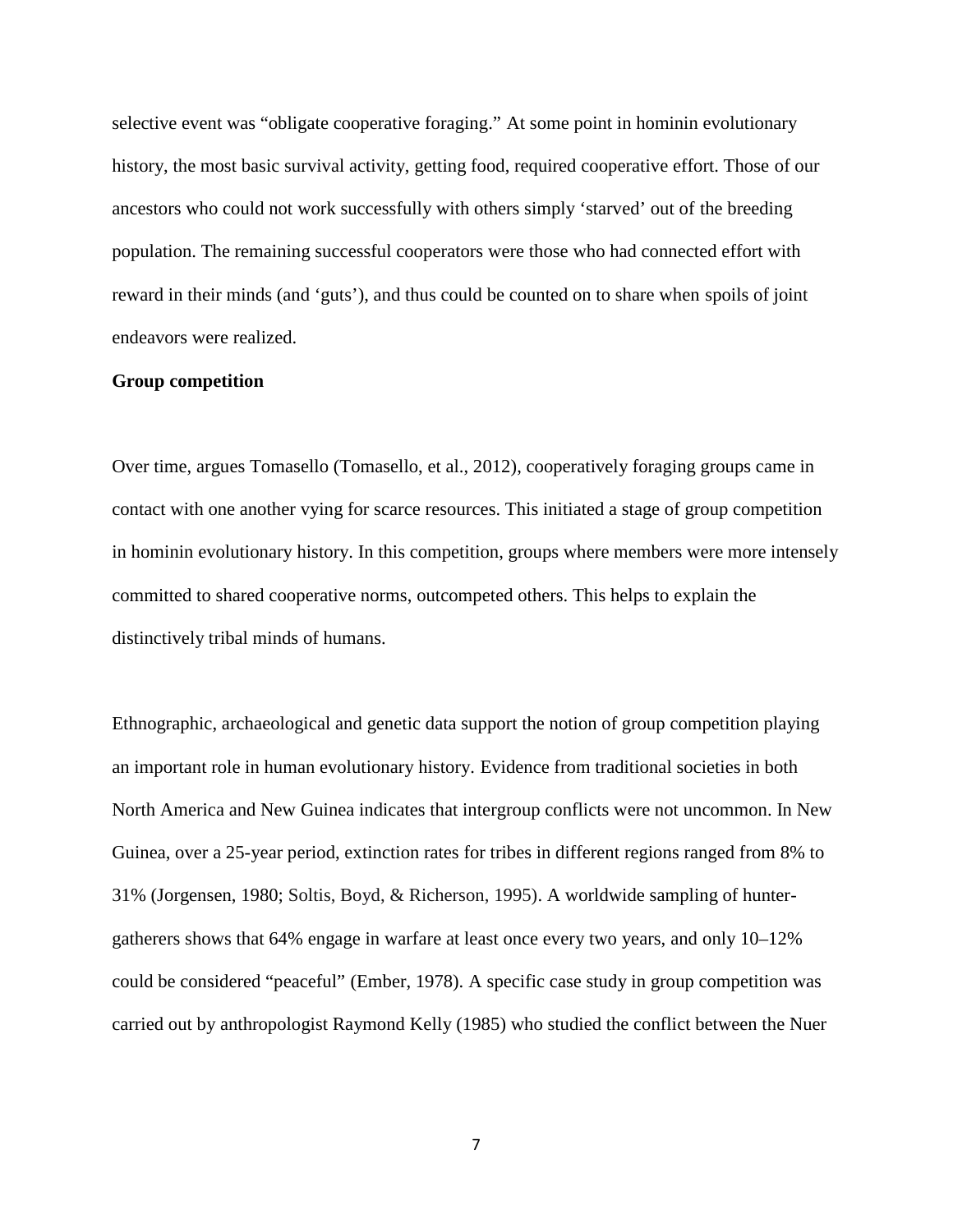and Dinka tribes in Southern Sudan. Kelly concluded that had British colonialism not interfered, the Dinka would have eventually been wiped out by Nuer expansionism.

The archaeological record also provides evidence of increased inter-group interactions. Around 300,000 ybp (years before present), evidence of the procurement and processing of pigment for ritual use emerges (Barham, 2002; Watts, 1999). Around 100,000 ybp evidence of beads and body ornaments is present (Vanhaeren et al., 2006). These remains suggest that both ritual activity and tribal marking were increasing or intensifying at this time, both indicators of increased inter-group contact and competition (Kuhn & Stiner, 2007; Sterelny, 2014). This evidence is complemented by genetic studies showing a rapid expansion in certain human sub populations beginning around 70,000 years ago. Archaeologist Paul Mellars (2006) argues that a socially and technologically advanced group of modern humans expanded precipitously at this time, absorbing or replacing both adjacent African hominin populations and, in relatively short order, far-flung archaic hominins worldwide.

Group competition selected humans for a tribal mentality unique among primates, where successful groups would have been populated by individuals with an intense commitment to group norms of cooperation and self-sacrifice. This mentality has been revealed in laboratory studies beginning with the seminal work of Solomon Asch. More recent studies have compared humans and chimpanzees on the extent to which groups influence individual decisions. Haun, Rekers, and Tomasello (2012) found that both chimps and children would allow a 'majority opinion' to influence their individual choices. Thus, if the subject did not know which option (A, B, or C) led to a reward, but most other group members selected A, then the subject would select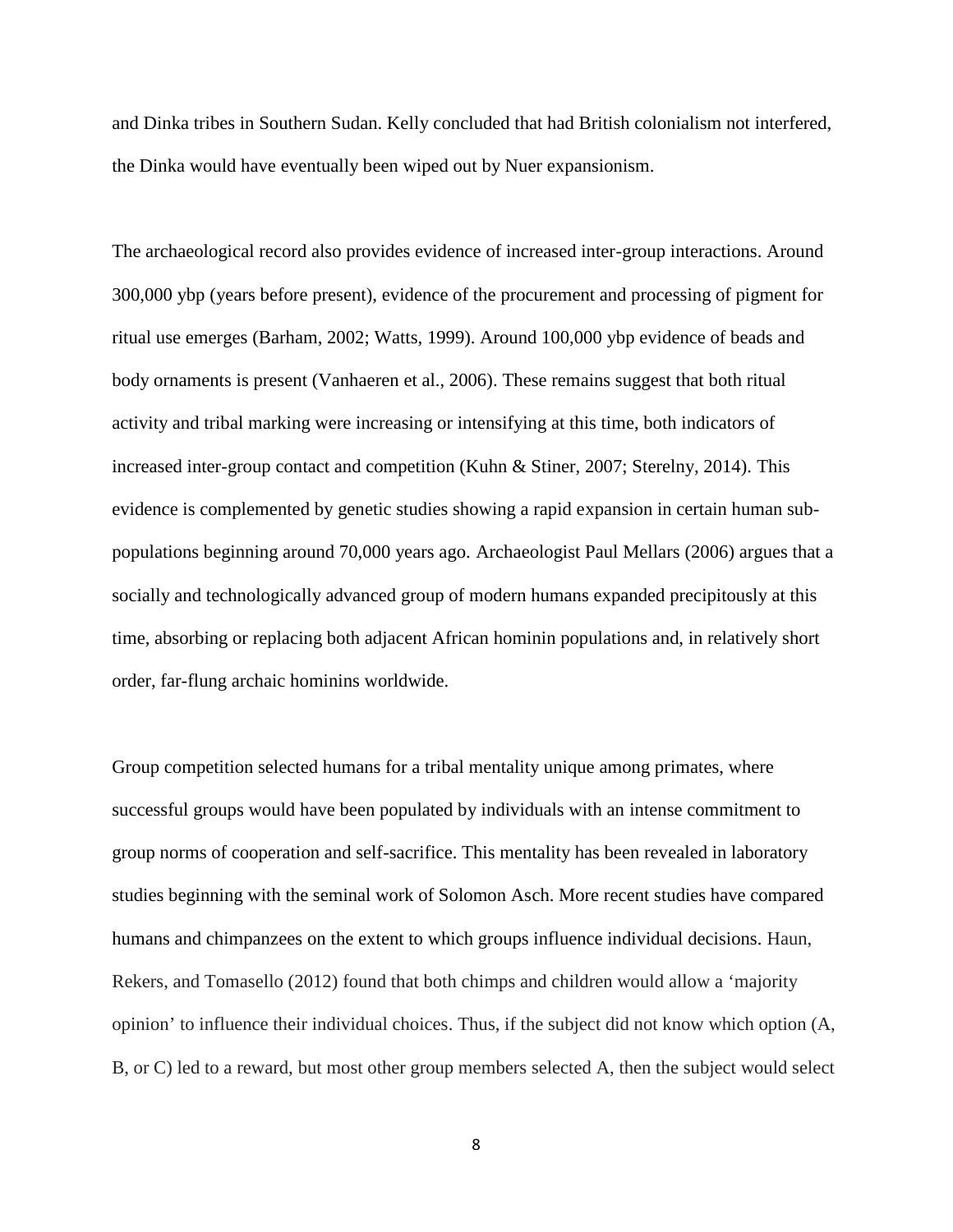A as well. However, only children would change a known rewarded decision if other group members selected a different option. Thus, if the child had selected option C and it led to a reward, but other group members insisted that A was the proper choice, then the child (not the chimp) would change his/her decision (Tomasello, 2014, p. 191). Unlike chimps, for children it's more important to demonstrate group commitment than to be certain of an individual reward.

Furthermore, children show a heightened sensitivity to in-group reputational status compared to chimpanzees. When being watched, chimps are equally likely to behave selfishly or cooperatively. Not so with five-year-old children, who were far more likely to behave cooperatively when watched – especially if the observers were in-group members (Engelmann, Herrmann & Tomasello, 2012; Engelmann, Over, Herrmann & Tomasello, 2013). What these studies suggest is that from a very young age, children are motivated to exhibit behaviors that identify them as good group members.

## **Marines vs. hippies**

*Homo sapiens* is distinguished by its unparalleled cooperative abilities. Our intense tribalism – forged by group competition in our ancestral past – is a testament to these sentiments. In this section, I will try to make the case that ritual, *costly* ritual specifically, was the mechanism by which *Homo sapiens* constructed highly cooperative, tribally-minded communities.

Imagine two hominin groups, roughly a half-million years ago, jockeying for control of a scarce resource (a grove of fruiting trees or prime hunting ground). Imagine one group displays the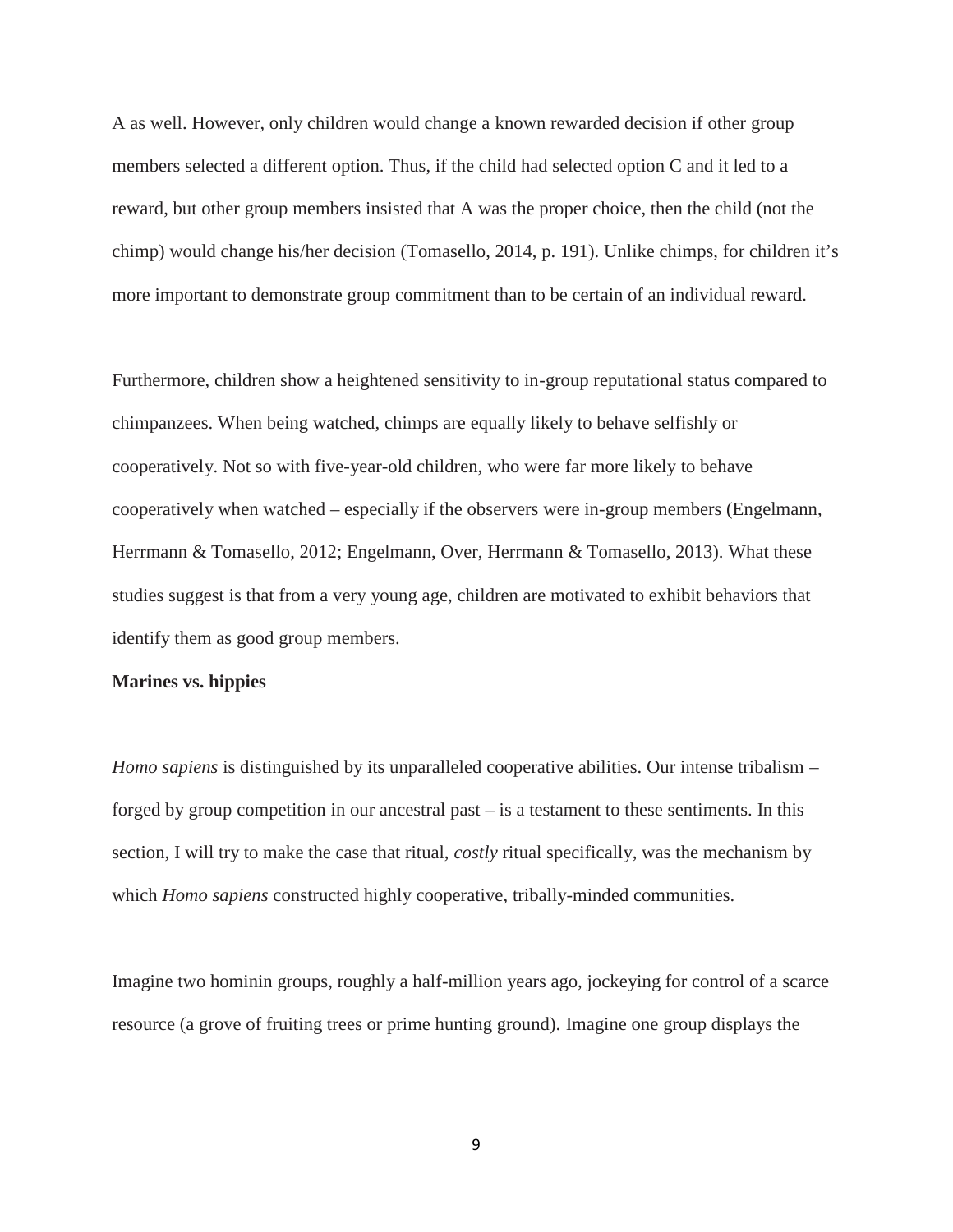order, discipline, and commitment of a Marine regiment, while the other the laissez-faire individualism of a hippie commune. Which is more likely to successfully claim the resource?

Assuming that group competition played an important role in the evolution of our species, it is not unreasonable to assume that more "Marine-like" groups held an advantage over more "hippie-like" groups. More realistically, the point is that group competition selected our ancestors for more Marine-like characteristics compared to hippie-like characteristics. So, what is it that distinguishes Marines from hippies? Attitudinally, Marines live by a code – a code that puts duty to the Corps above individual concerns. Behaviorally, Marines march together, drill together, and suffer together; and in doing so form an intense emotional bond amongst one another. Marines aren't born; they are made. In fact, for centuries militaries across the globe have been taking 'hippies' and turning them into Marines. A mechanism key to this transformation is ritual.

#### **What is ritual?**

To answer this question, one must first begin by defining ritualized behavior. Ritualized behavior refers to attention-getting, stylized, invariantly-sequenced, and often repetitious gestures or vocalizations designed to send social signals (for a more in-depth discussion see Rossano, 2012). Each of these qualities can be seen in the baboon "scrotum grasp ritual" used to cement male coalitions (Smuts & Watanabe, 1990; Whitham & Maestripieri, 2003). Grabbing and ripping at the genitals is not uncommon when primates fight. Thus, the scrotum grasp is undoubtedly *attention-getting*. However, it is a *stylized* or more restricted form of the fighting act (i.e. a momentary grasp rather than aggressive grabbing and ripping). A stylized gesture can also be a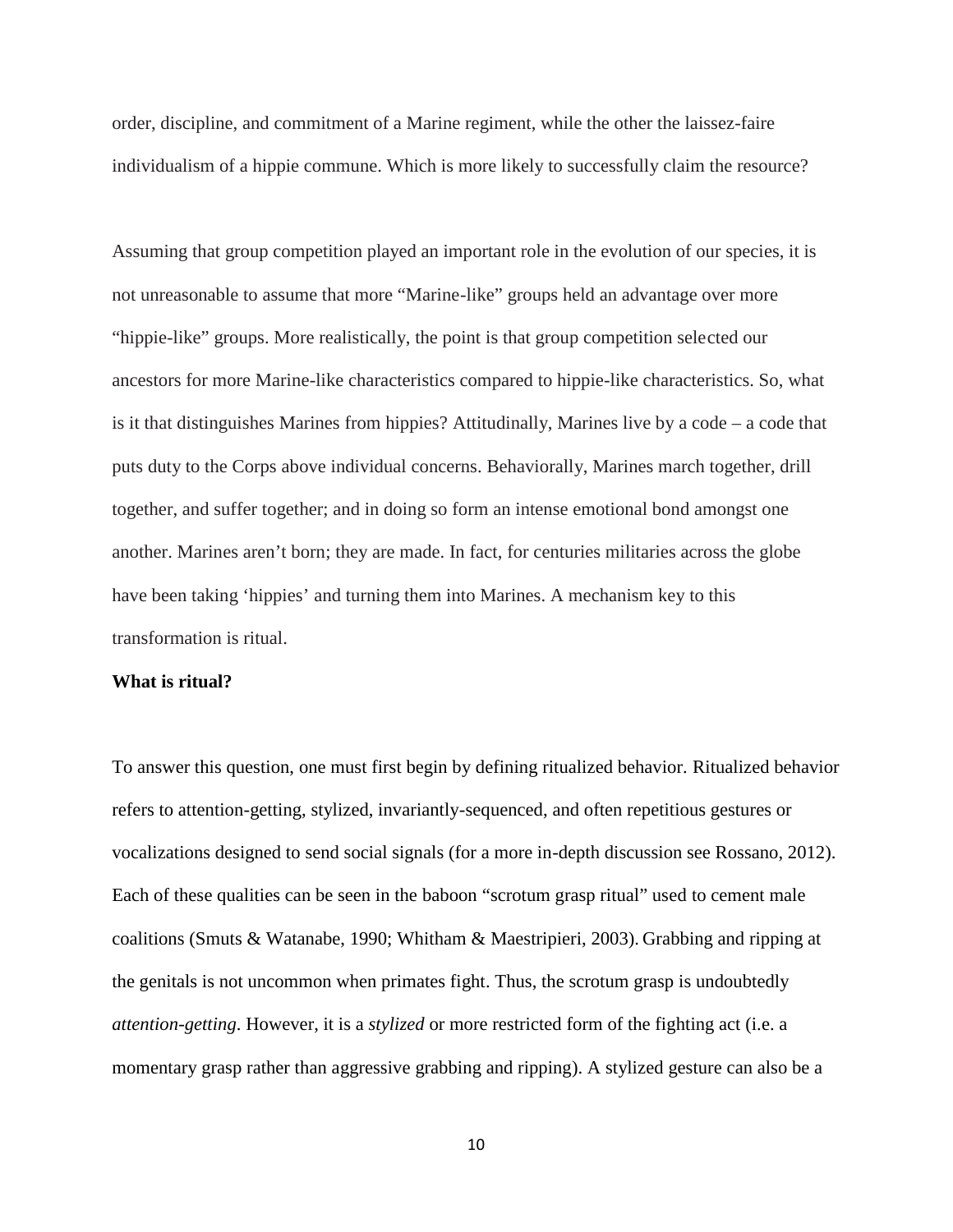more deliberate or exaggerated form of a gesture, such a dramatic ball-room bow. The scrotum grasp also follows a fairly *strict sequence*: While making affiliative gestures such as lip smacking and flattening of the ears, one baboon strides up to another using a rapid, straightlegged gait. The other responds in like fashion, and then after a quick hug each presents his hind quarters to the other, often repeatedly (*repetitious*).

The terms ritual and ritualized behavior are frequently used interchangeably. There is, however, an important distinction. Ritualized behavior refers specifically to a stylized, attention-getting, invariantly-sequenced, often repetitious social signal. Rituals are larger than this. They take ritualized behaviors and embed them within ceremonial, traditional, and symbolic elements, heightening their emotional impact and memorability (Bell, 1997). Mosque worship, for example, contains ritualized behaviors such as bowing and praying repeatedly, holding the palms upward, and touching the head to the ground. These behaviors, however, are surrounded by larger ceremonial and symbolic elements such as the design of the mosque, the dress of the worshipers, and the requirement of facing toward Mecca. While ritualized behaviors are common across the animal kingdom, ritual is uniquely human.

## **Ritualized behavior in the natural world**

Ritualized behaviors are common across the animal kingdom where ever important social signals must be effectively transmitted. For example, given their large size and aggressive nature, male elk (and other large male ungulates) usually elicit fear and avoidance among females. How then does a male get close enough for mating purposes? To signal amorous intentions, male elk use a "low stretch ritual" (Guthrie, 2005 p. 68). The stretch position emulates that of a calf wanting to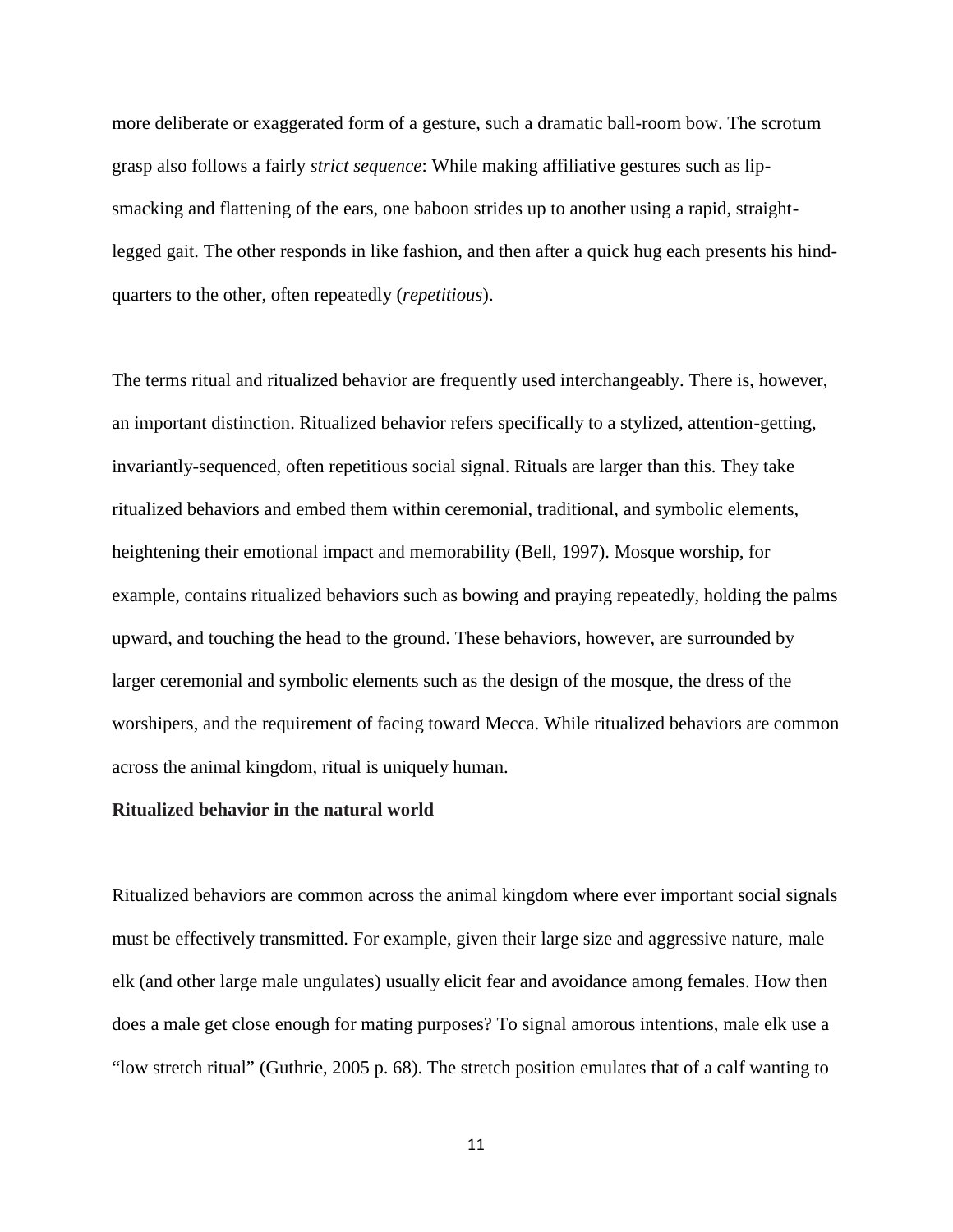nurse and puts the female at ease. Similarly, among many waterfowl, ritualized mating dances are used both for selecting mates and building social bonds between them (Kraaijeveld  $\&$ Mulder, 2002). Finally, many dog owners are familiar with the "play bow ritual" often seen at the opening of a rough-house play session. The dog lowers its head to the ground between its front paws with its hind end raised and tail wagging. The bow transmits the important message that seemingly aggressive acts (growling, chasing, biting, etc.) are intended as play, not genuinely aggressive.

As highly social creatures, our primate cousins have an array of ritualized behaviors for regulating their social lives. For example, chimpanzees, bonobos, and spider monkeys use ritualized embraces, kisses, pant-hoots, and grooming to re-affirm social bonds and reinforce the social hierarchy (Goodall, 1986). Gelada baboons use rhythmic back-and-forth approach vocalizations to signal benign intent during close-quarter feeding sessions. These vocalizations allow two baboons to peacefully feed near one another without threat (Richman, 1987). Finally, among chimpanzees, reconciliation between combatants is signaled by submissive bows, plaintiff vocalizations, and the hand-out begging gesture (on the part of the loser) followed by embraces and kisses (from the winner, de Waal, 1990). Given their primate heritage, our ancestors were pre-adapted with a rich repertoire of ritualized behaviors for regulating social life.

Ritualized behaviors are purely indexical in their social function (Rappaport, 1999). This means that they signal or call attention to an organism's immediate intentions or present state of mind. The dog performing the play bow is in a playful state of mind – he wants to play, not fight. The scrotum grasping baboon wants affiliation, not conflict. Human rituals are also indexical, but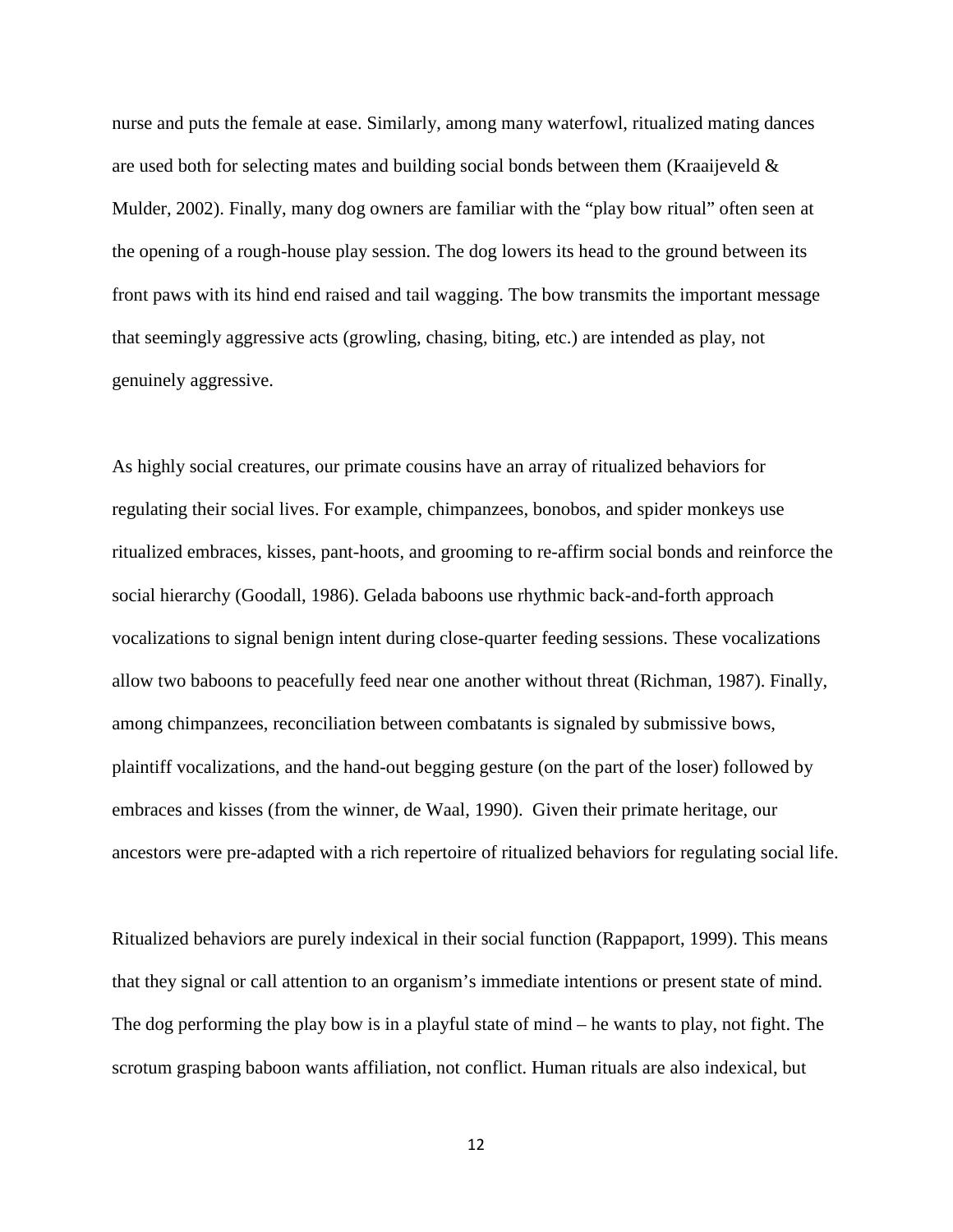they frequently add a second, canonical function as well. The canonical function refers to the fact that rituals also reinforce and/or transmit important values. Muslim prayer reinforces a central value of Islam, submission to God's will. Wedding ceremonies indicated the state of mind of the marrying couple – they are in love and desire to commit to one another. But by virtue of the ceremony's traditional and symbolic elements (readings from sacred texts, exchanging of rings, lighting of candles, etc.), such values as the importance of fidelity and family are reinforced and transmitted to all in attendance. The value-laden symbolism of ritual combined with the deep evolutionary roots of ritualized behavior are probably why rituals often have such a powerful emotional impact on us.

#### **Ritual synchrony**

Group competition transformed our ancestors from 'hippie-like' groups to 'Marine-like' tribes. Very likely, a specific and frequent feature of ritual activity, synchronized movement, played a crucial role in this transformation. Rituals involving synchronized or coordinated movements, such as dancing, chanting, or singing together, are universal among humans and are extra ordinarily powerful in creating group unity and commitment. It is all but impossible to find a traditional society that does not engage in frequent ritual singing, dancing, and chanting. For example, among the !Kung San, healing dances are held every two weeks (or so) and are considered vital to community spirit and well-being (Katz, 1982). The Hadza, traditional hunter gatherers of East Africa, engage in hours-long *epeme* dancing on nights with a new moon, but dancing often occurs on other nights as well and can erupt spontaneously when meat is brought back to camp (Marlowe, 2010). All human cultures engage in synchronized actions in the form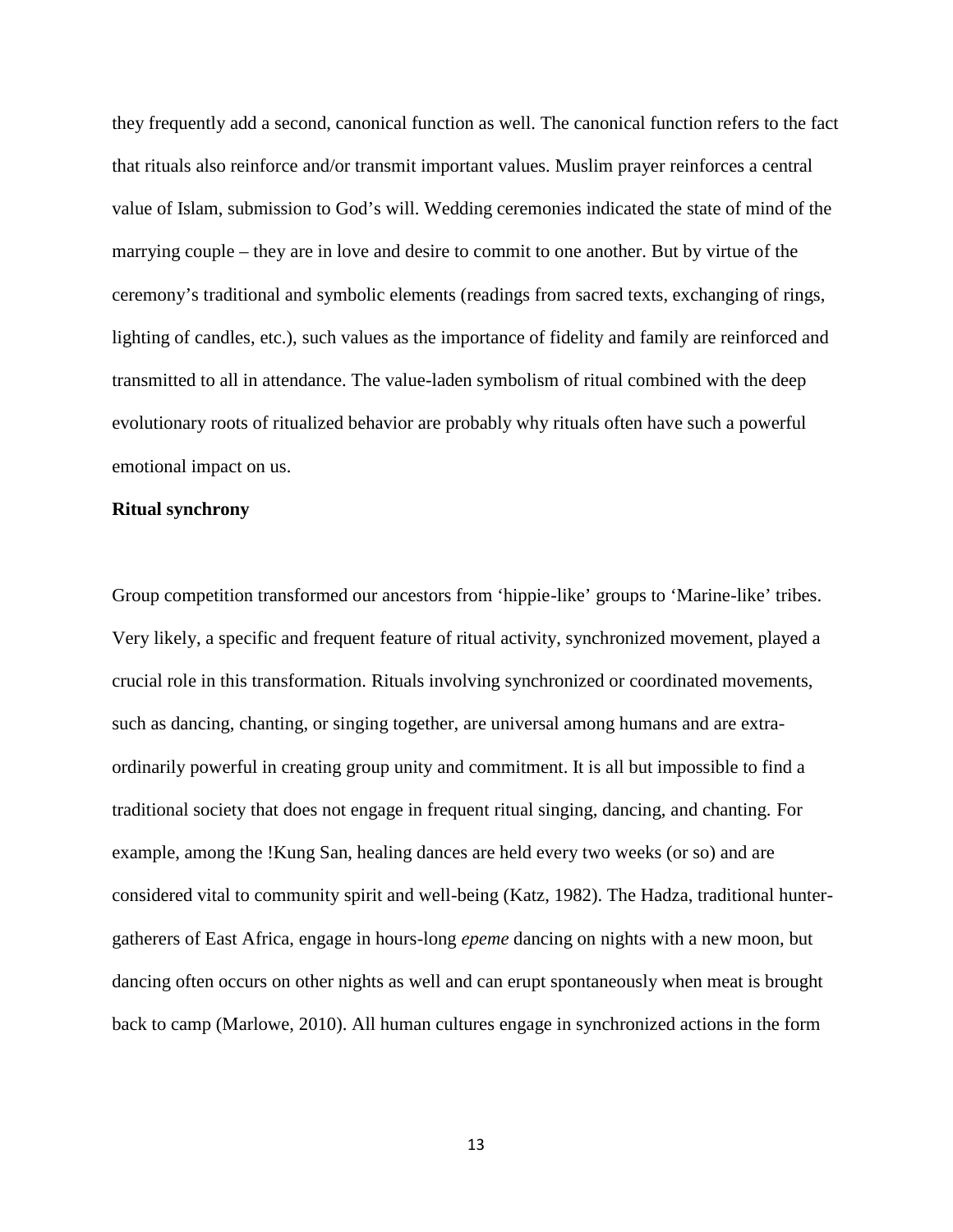of dance and music; and rituals and celebrations involving dance and song qualify as human universals (Blacking, 1973; Brown, 19991; Ehrenreich, 2008).

Synchrony is also common among non-human species. Examples include the (aforementioned) mating dances of waterfowl, the side-by-side swimming of sea horses, and the swimming and surfacing of dolphins and pilot whales (Connor, Smolker, & Bejder, 2006; Kraaijeveld & Mulder, 2002; Senigaglia, Stephanis, Verborgh, & Lusseau, 2012). Additionally, synchronized croaking (frogs), flashing (fireflies), appendage movements (fiddler crabs, and kadydids), pant hooting (chimpanzees) and vocal duetting (gibbons) have also been documented (Buck, 1988; Deputte, 1982, p. 68-69; de Waal, 1988; Greenfield & Roizen, 1993; Mitani & Brandt, 1994). In experimental settings, parrots and sea lions have shown an ability to synchronize their motor movements to an external beat and there are anecdotal accounts of horses synchronizing their gait to a musical beat (see Patel, 2014 for review and discussion). The universality of synchrony amongst humans combined with its frequency among non-humans, suggests deep evolutionary roots in our ancestral past.

#### **Muscular Bonding**

Historian William McNeill (1995) was one of the first to describe how engaging in communal dancing, chanting, or marching produced a euphoric mental state leading to "muscular bonding" among participants. While marching into battle is a dubious military strategy, marching-as group-bonding is highly effective.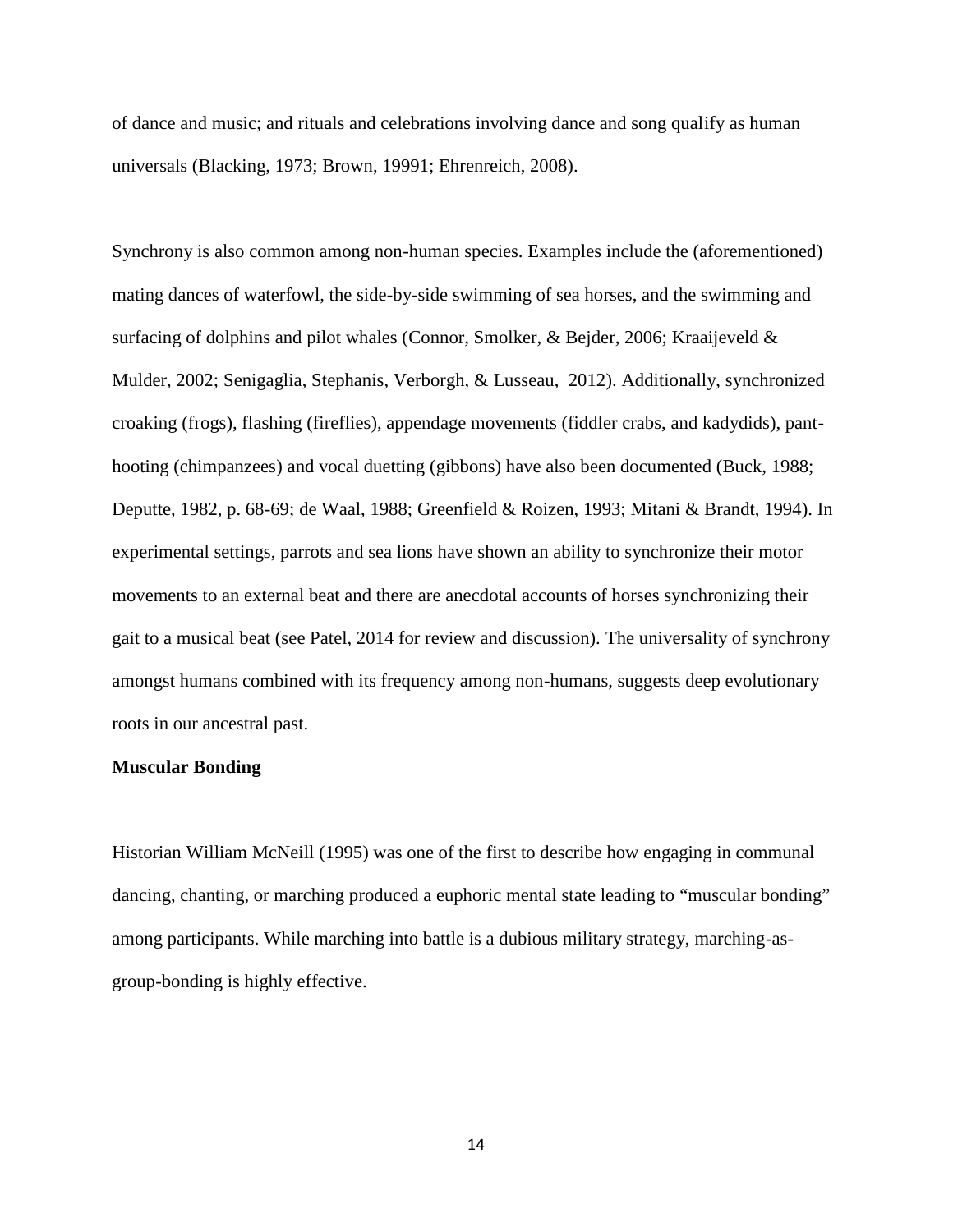The power of synchronized movement in creating social cohesion has been empirically demonstrated by Lakens (2010) who found that moving to a common rhythm created a sense of social unity exceeding that of other factors such as skin color. Other recent studies have found that synchrony can generate sentiments and emotions fostering unity. As people move together, they tend to like each other more, trust each other more, empathize more with each other, see each other as more similar, and are more willing to extend compassion and cooperation to each other (Hove & Risen, 2009; Lang, Shaw, Reddish, Wallot, Mitkidis, & Xygalatas, 2015; Valdesolo & DeSteno, 2011; Wiltermuth & Heath, 2009). For example, Wiltermuth and Heath (2009) found that moving together increased trust and cooperation. They had subjects either move in synchrony (walking in step, singing together, singing and moving together), move asynchronously (walking at individual paces, singing and moving individually) or not at all. Later, subjects played an economic game where they could extend varying levels of trust and cooperation to other players. Subjects who moved in synchrony were found to be significantly more trusting and cooperative than those who did not.

Later studies have found that moving together also enhances perceived similarity, empathy, and a sense of shared scared values. These perceptions can, in turn, motivate greater within-group altruism (Fischer, Callander, Reddish, & Bulbulia 2013; Valdesolo & DeSteno, 2011). Synchrony's impact on perceived similarity even extends to a blurring of self-other boundaries. Paladino, Mazzurega, Pavani, and Schubert (2010) brushed a participant's cheek while the participant watched a video of a stranger's cheek also being brushed, either synchronously or asynchronously with their own. Compared to the asynchronous condition, synchronously brushed participants reported greater confusion regarding whether the stimulation was self- or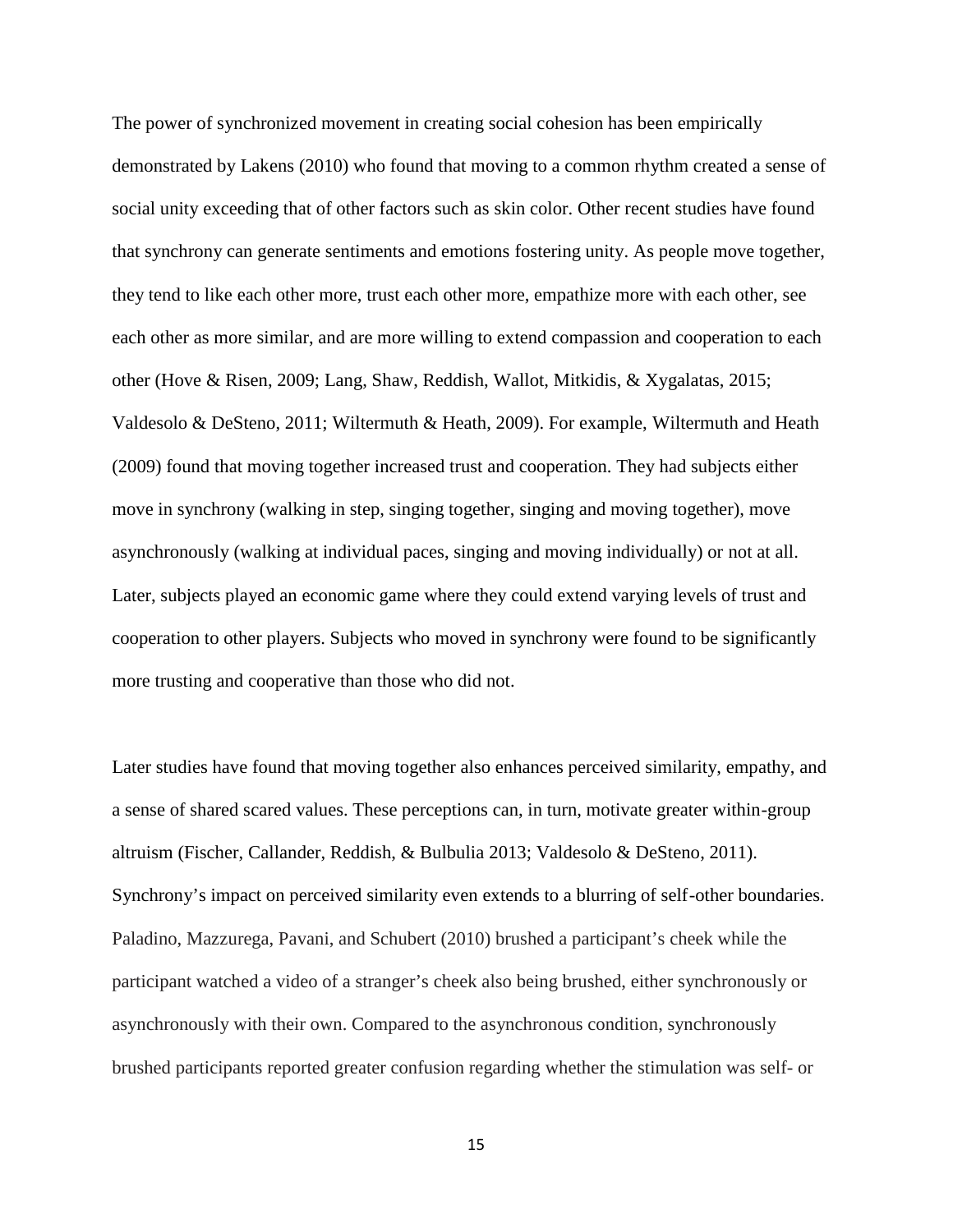other-experienced. They also claimed that the synchronously brushed face resembled their own more and that the person had more personality traits in common with them.

A key factor in the pro-social effects of synchrony is the shared emotional state that it creates. As people move in synchrony, their heart and breathing rhythms become entrained (Bernardi, Sleight, Bandinelli, Cencetti, Fattorini, Wdowczyc-Szulc et al., 2001; Vickhoff, Malmgren, Åström, Nyberg, Engvall, Snygg et al., 2013) and their pain thresholds heighten most likely due to the release of endogenous opiates (Cohen, Ejsmond-Frey, Knight, & Dunbar, 2010; Tarr, Launay, Cohen, & Dunbar, 2015). This mutual autonomic entrainment may even be present at the neuronal level (Wheatley, Kang, Parkinson, & Looser, 2012). These ANS effects facilitate empathetic identification, bringing people into a common positive emotional state leading to greater social connectedness (Pearce, Launay, & Dunbar, 2015; Fischer, Xygalatas, Mitkidis, Reddish, Tok, et al., 2014). The release of endogenous opiates very likely accounts for the euphoric mental state reported by McNeill (1995). Long ago, our ancestors discovered that if you want people to put the group and its values above those of individual self-interest, moving in synchrony can't be beat.

## **Costly ritual**

A notable quality of the dancing and singing of traditional societies is that it is often quite vigorous. The !Kung San, Australian Aborigines, Andaman Islanders, and the Hazda are but a few of the many traditional people who engage in night-long sessions of energetic (sometimes frenetic) singing and dancing where 'going to exhaustion' among some is not unheard of (Marlowe, 2010; Wade, 2009, pp. 107-114). Similarly, among Lau Fijians, ceremonial *Meke*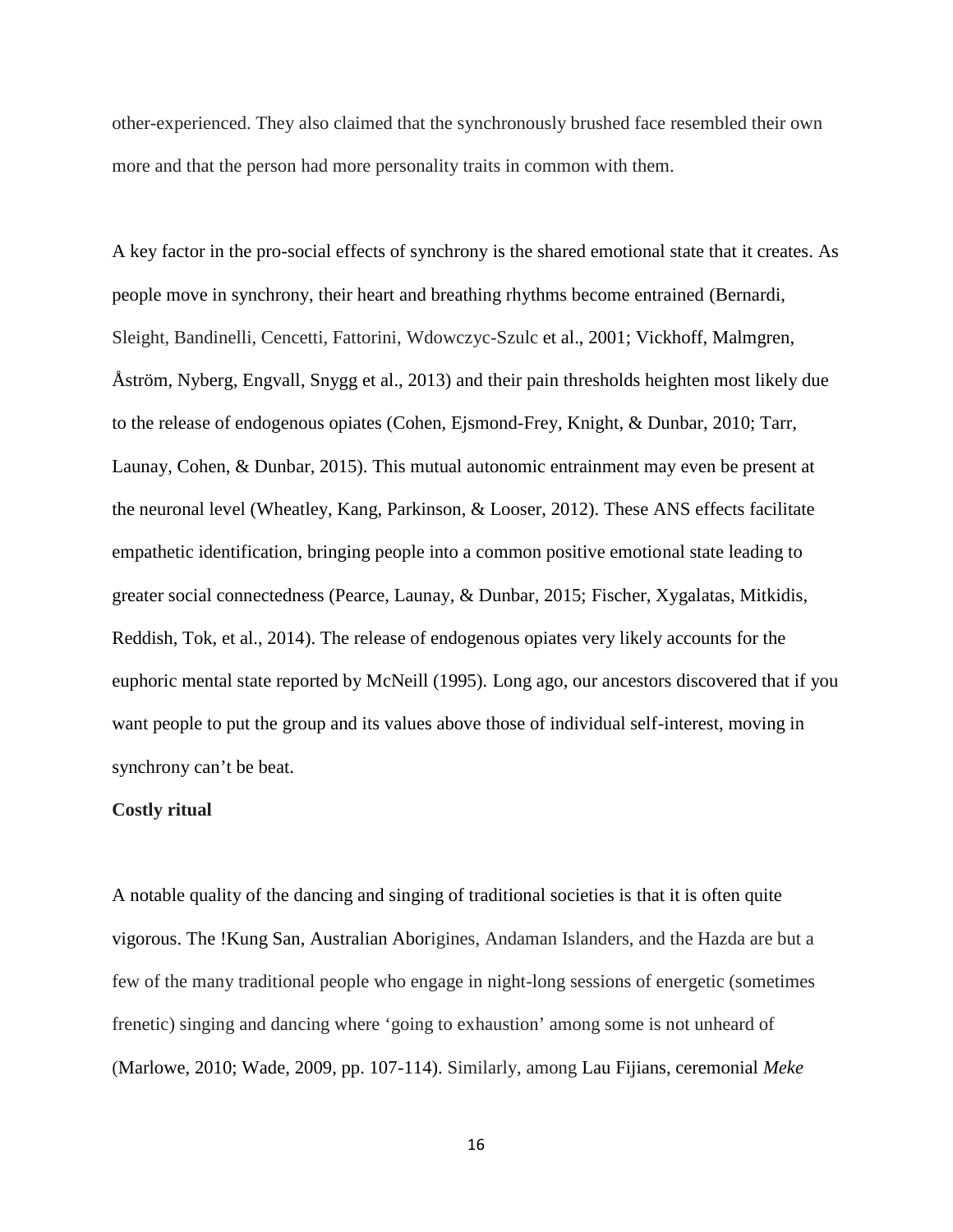dancing requires months of preparation including daily and sometimes twice daily practice sessions (Thompson, 1940 p. 76). Furthermore, in many traditional societies other ritual activities, such as initiation ceremonies can highly demanding, both physically and psychologically. So much so that anthropologist Harvey Whitehouse (1996) has referred to some as 'rites of terror.'

For example, female initiations among many traditional societies in southern Africa involve forced seclusion, bloodletting, genital cutting and laborious training in ceremonial dances (Knight et al. 1995; Power 1998, 122–5). Beatings, deprivation, exhaustive physical exertion, exposure to harsh elements, genital mutilation, scarring, tooth removal and forced dancing and chanting are among the rigors of many male initiation ceremonies among Australian aborigines, native Americans, New Guinea tribes, Pacific Islanders, and many African tribes (Catlin 1867; Glucklich 2001; McCauley 2001; Whitehouse 1996). Possibly the most dramatic of these initiations was the famous Mandan Indian Sun Dance ceremony where new warriors were suspended from the top beam of a large ceremonial enclosure with ropes attached to skewers embedded in their chests (Catlin 1867). They might remain there for hours or days as dancing and chanting continued below.

Creating 'Marine-like' cooperative groups entails more than just ritual activity; more than just singing, dancing or marching together. It requires that these ritual activities exact a cost to the participants which ensures their honest commitment to the groups. It requires not just ritual, but costly ritual.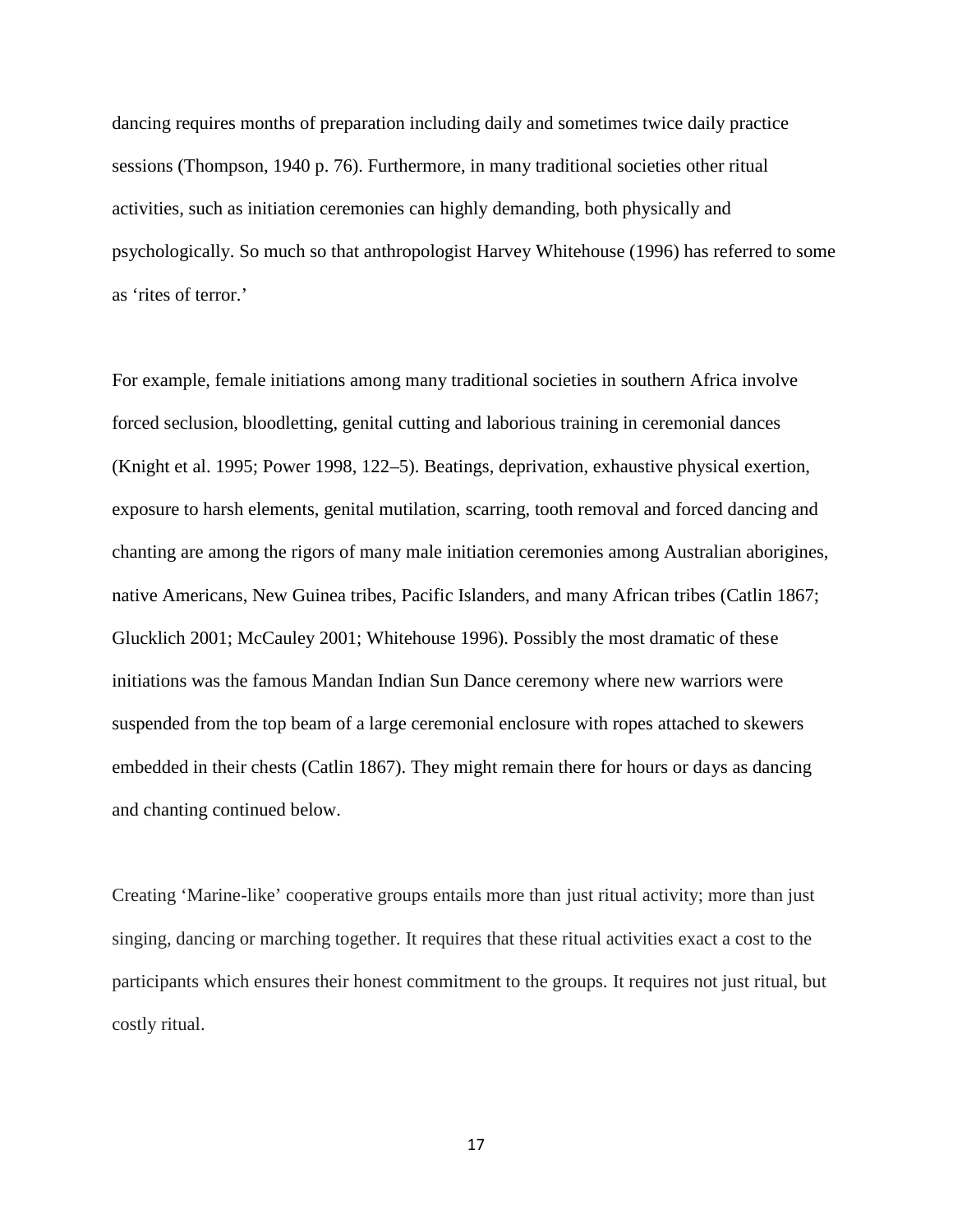Free-loading represents a threat to any cohesive group. Free-loaders feign commitment in order to reap the rewards of group life without contributing the effort necessary to maintain group stability. Weeding out free-loaders requires imposing ritual costs that serve as effective deterrents to uncommitted individuals. Lots of people like to sing and dance. That alone does not necessarily mean that when the chips are down they will put the group above themselves. Far fewer people will sing and dance *all night long*. Marine boot camp, two-a-day summer football practice, fraternity initiations, and other 'hazing' type ordeals are modern analogues of costly ritual activity. The baboon 'scrotum grasp' provides a good example of costly ritual in the animal world. The willingness to literally put one's reproductive success into the hands of another is an act too risky for a 'faker' to chance (Whitham & Maestripiari, 2003).

## **Supernatural motivation**

Regardless of the potential benefits, any activity that entails pain, deprivation, psychological stress and physical exhaustion is heavily disincentivized. So, what motivated our ancestors to engage in such activity? Psychological studies dating back to the time of James Mark Baldwin have consistently confirmed a fundamental fact regarding human behavior: We always behave better when watched. When people know their actions are under public scrutiny they adhere more assiduously to expected group standards and norms. This means being more honest, courteous, generous, reasonable, and (for males especially), courageous than when alone. Indeed, empirical studies have demonstrated exactly this (Andreoni & Petrie, 2004; Burnham & Hare, 2007; Rege & Telle, 2004; Rossano, 2007).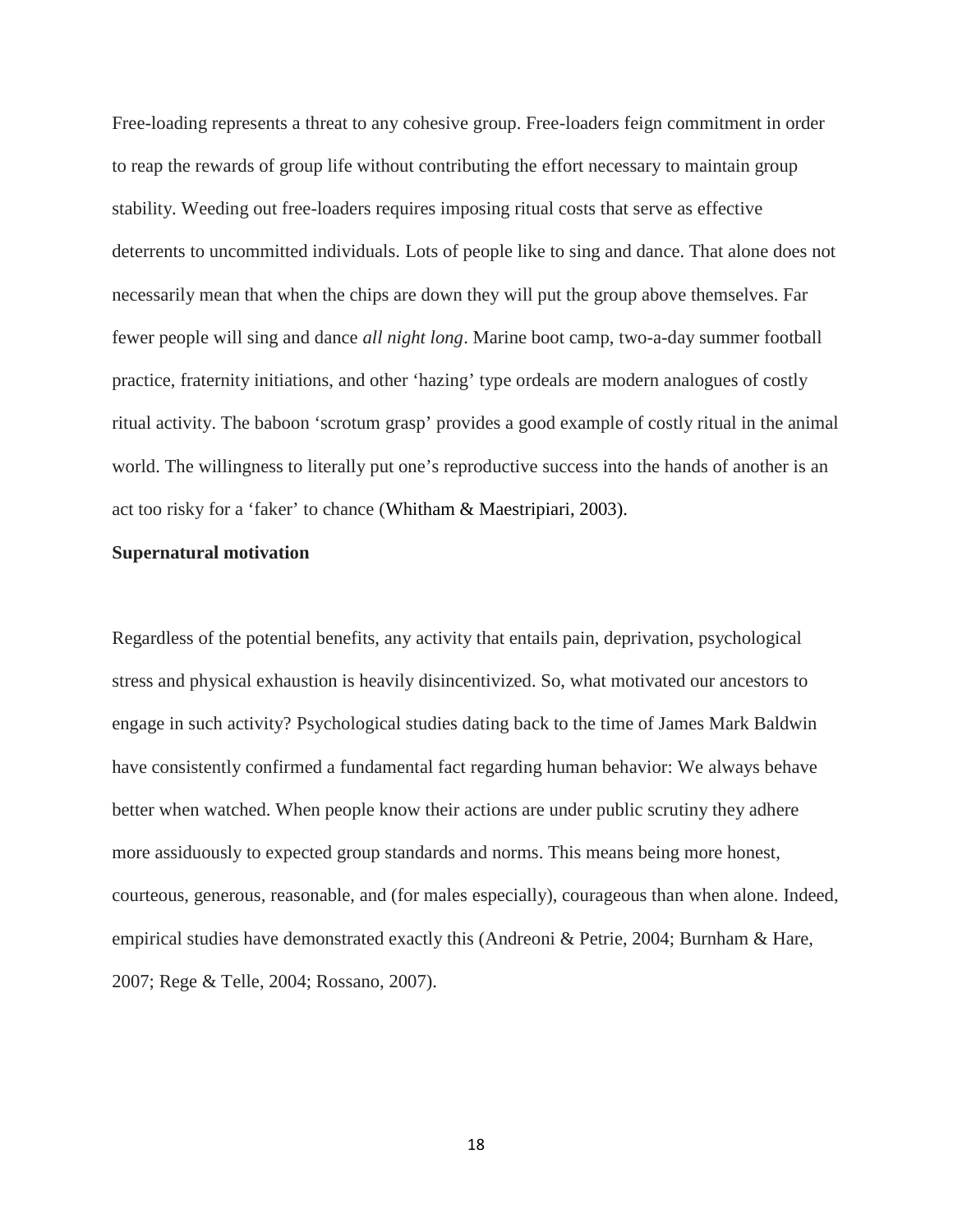So powerful is the effect, that the 'public scrutiny' can be more imaginary than real and still have significant impacts on behavior. Significantly more pro-social behavior has been documented when only a picture of human eyes (Bateson, Nettle, & Roberts, 2006), a robot-image face (Burnham & Hare, 2007) and a suggestion of a nearby ghost (Bering, McLeod, & Shackelford, 2005) have been used as triggers of 'social observation.' For humans, concerns about public reputation is a powerful motivator when it comes to getting us to obey community standards. A central tenant of religious belief is supernatural monitoring, whether it be the omniscient God of present-day world religions or the natural and ancestral spirits of traditional religions. Supernatural monitoring has proven to be an effective means of inducing 'right behavior,' including participation in costly ritual activity (Shariff & Norenzayan, 2007). Religious communities have proven to be more enduring because community members more willingly engage in costly ritual activity relative to comparable secular communities (Sosis, 2004).

## **The supernatural advantage**

The supernatural not only motivates people to engage in costly rituals, it enhances the power of those rituals. Supernaturally-enhanced rituals have greater potential fitness benefits compared to 'secular' rituals. For example, a meta-analysis comparing spiritual meditation to secular meditation found spiritual meditation more frequently resulted in health benefits such as lower blood pressure, reduced heart rate and improved mental health (Alexander, Rainforth & Gelderloos, 1991). Similarly, devotional prayer was more effective in reducing anxiety, anger, and muscle tension in Christian subjects compared to progressive relaxation training (Carlson, Bacaseta, & Simanton, 1988).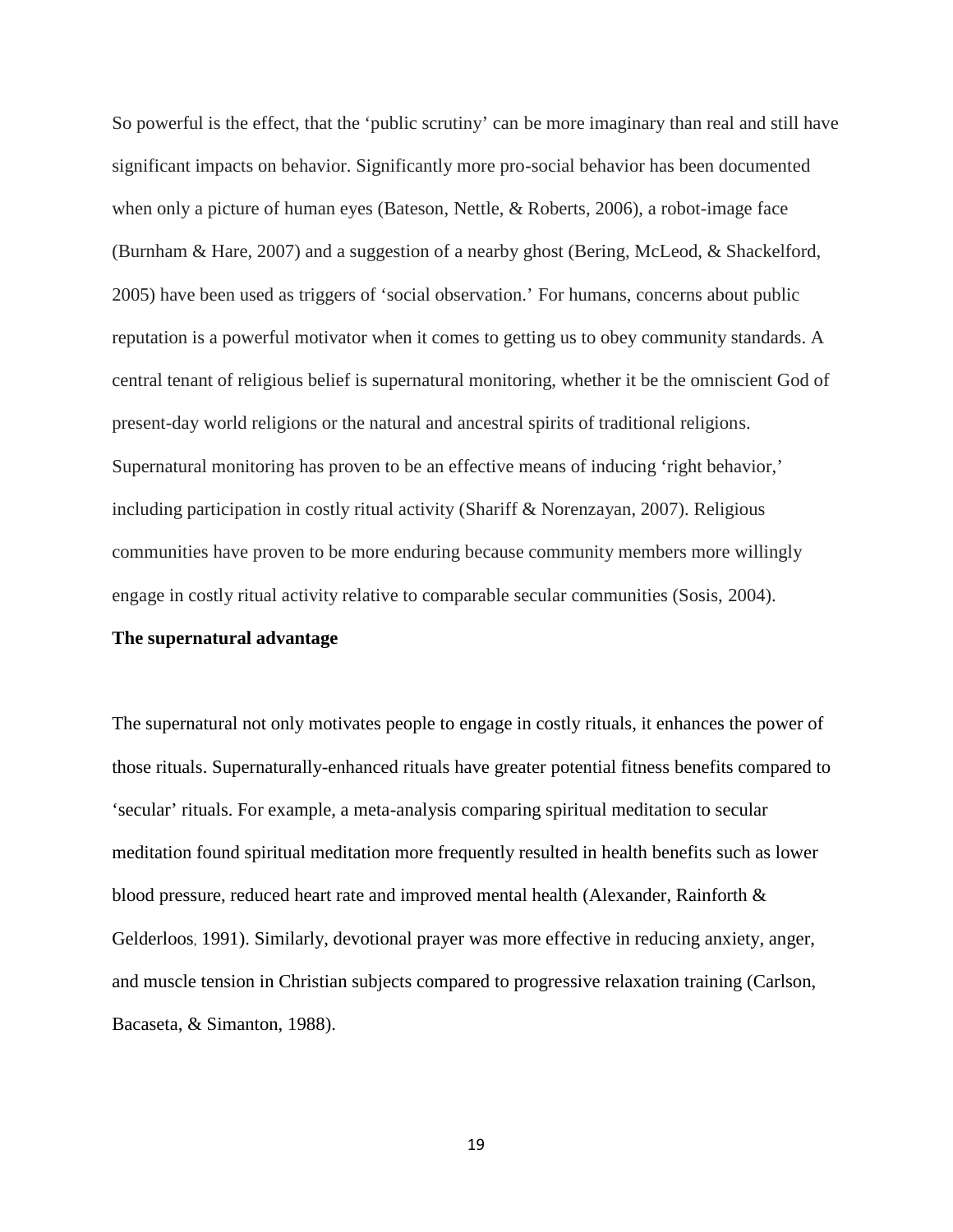Wacholtz and Pargament (2005) compared the effects of spiritual and secular meditation on anxiety reduction, pain tolerance, and mood. Spiritual meditators focused on a religious phrase such as "God is love" or "God is peace," while secular meditators used the alternative mantras of "I am happy" or "I am joyful." In later tests, it was found that the spiritual meditators had higher pain tolerance (they were able to keep their hands in the near-freezing water twice as long) and they had lower anxiety and a more positive mood.

The supernatural advantage in pain tolerance was replicated in another study that subjected devout Catholics and non-believers to electric shock (Weich, et al., 2008). While shock was administered, subjects sequentially viewed either a religious image – *Vergine Annunciate* by Sassoferrato (the Virgin Mary praying) – or a similar nonreligious image – *Lady with an Ermine* by Leonardo da Vinci. A significant increase in pain threshold was found exclusively for the Catholic subjects when viewing the religious image. In other words, when the Catholic subjects contemplated the image of the Virgin Mary they could endure higher levels of shock compared to when they contemplated the *Lady.* Furthermore, when viewing the Virgin Mary, they could endure more intense shock compared to the non-religious subjects regardless of what picture they viewed. Differences between the religious and non-religious subjects were also found at the brain level. When the Catholic subjects viewed the Virgin Mary, they showed increased activity in an area of the brain known to be involved in the evaluation and modulation of pain (the right ventrolateral prefrontal cortex, rVLPFC). Similar activation was not found for the nonreligious subjects. A recent review confirms that positive religious coping strategies aid people in dealing effectively with chronic pain (Dedeli & Kaptan, 2013).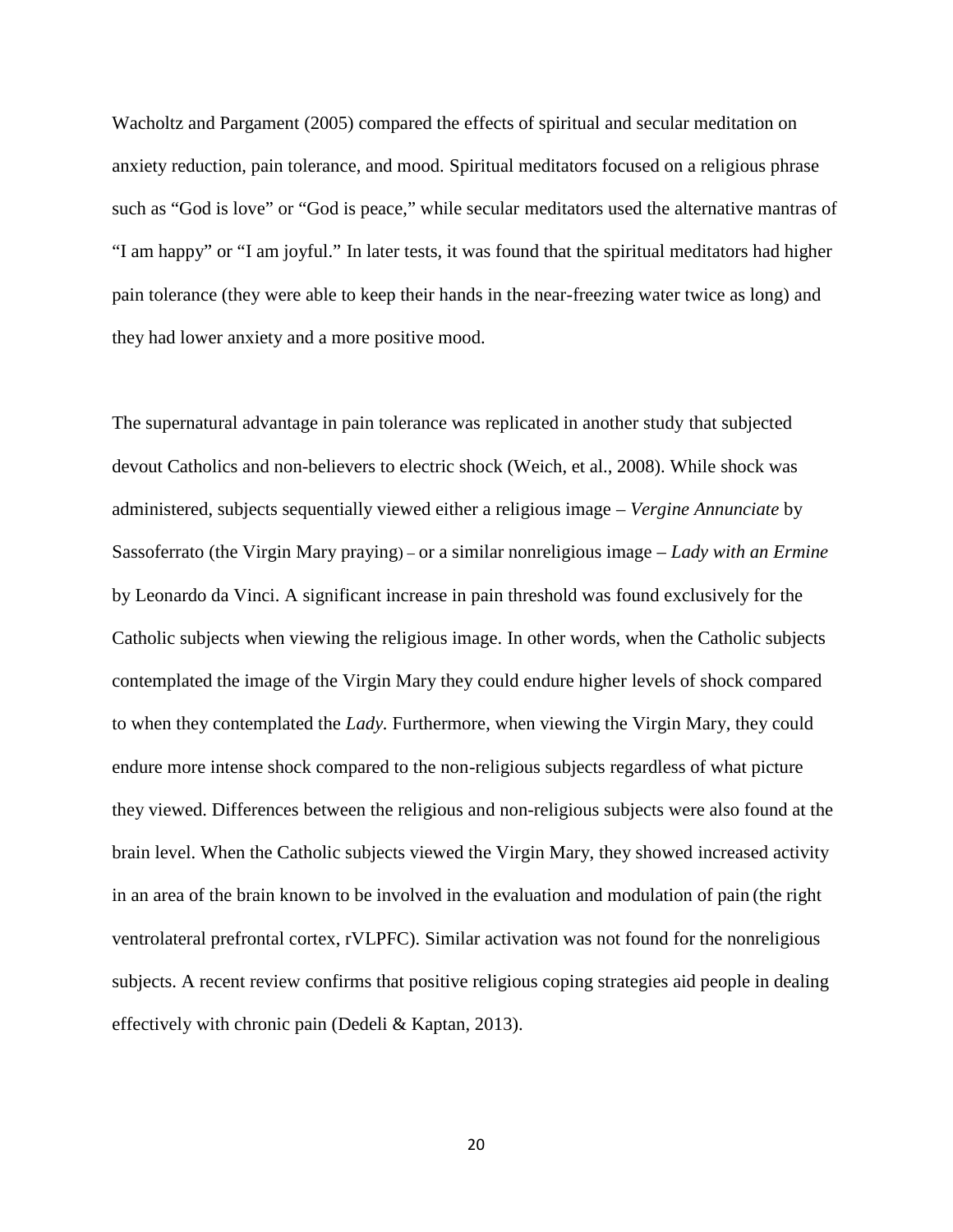Supernatural belief also plays an important role in placebo healing effects. A review study found that spirituality (defined as 'concerned with the transcendent, addressing ultimate questions about life's meaning with the assumption that there is more to life than what we can see or fully understand,') served as a predictor of placebo effects (Kohls, Sauer, Offenbacher, & Giordano, 2011). In other words, the more spiritual one is and the more spiritual practices (e.g. ritual activity, prayer, meditation, etc.) one incorporates into his or her life, the more susceptible one is to placebo healing, pain reduction, and successful pain management. Furthermore, brain areas and nervous systems responses associated with spiritual experiences and practices overlap with those known to be involved in placebo effects. Religion's positive health effects are mental as well as physical. Supernatural beliefs are generally associated with lower levels of anxiety, depression, and other psychiatric symptoms such as agoraphobia, paranoid ideation, somatization (Flannelly, 2017).

One might complain that many of the studies showing a supernatural advantage in health, healing, and pain tolerance have used religious subjects. While this is true, if hunter-gatherers are any indication, then in our ancestral past, non-religious subjects would have been few and far between. The important point is that for those open to supernatural beliefs (which our ancestors almost certainly were), then the inclusion of those beliefs in ritual activity would have enhanced the power of those rituals to bring about fitness-enhancing health and healing effects. Thus, supernatural ritual would not just have had group-level benefits, it would have provided individual-level benefits as well.

# **The emergence of costly rituals**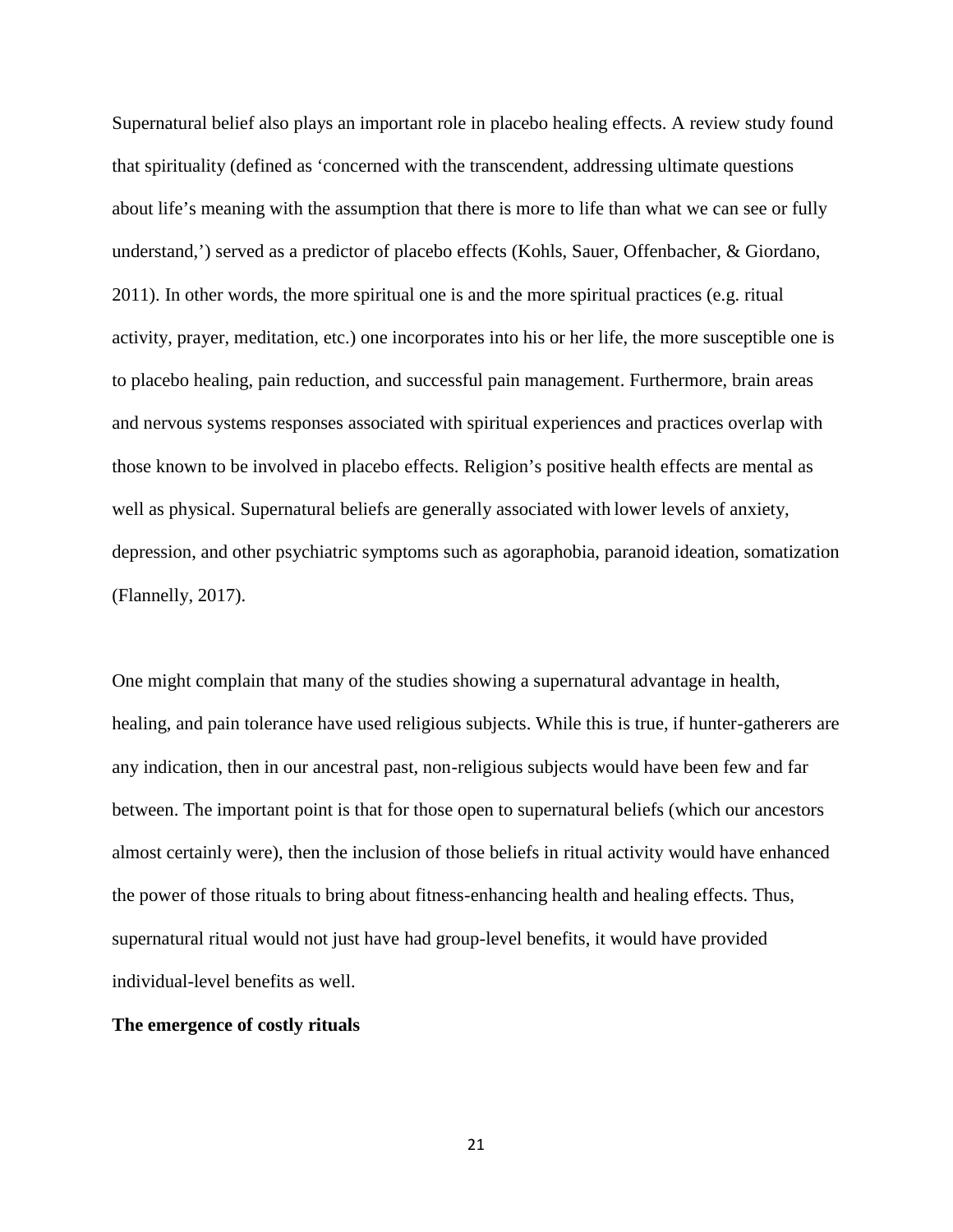Why *Homo sapiens* displaced all other hominins has been a point of debate and discussion for over a century. While evidence of significant cognitive differences between *Homo sapiens* and other hominins (e.g. Neanderthals) has diminished, important social differences have remained (for discussion see Rossano, 2015). Both archeological and genetic evidence indicate that *Homo sapiens* had larger, more complex and interconnected social groups compared to Neanderthals. This social difference may very well have been decisive when the two species encountered one another in Europe. Cohesive social groups are built with costly rituals. Archeological evidence shows that *Homo sapiens* were engaging in costly rituals to far greater extent than Neanderthals.

Four types of archaeological evidence can be used as indices of ritual behavior: Beads, red ochre, burials, and deep cave ventures. Rossano (2015) reviewed evidence in each of these categories and concluded that costly ritual activity was far more evident among *Homo sapiens* than Neanderthals.

# *Red Ochre*

Red ochre is a mineral pigment used extensively among traditional societies in ritual activity. Both *Homo sapiens* and Neanderthal sites show evidence of red ochre collection. Evidence of red ochre collection occurs earlier for *Homo sapiens*, with most sites being dated to around 100- 150,000 ybp, while most Neanderthal sites are dated to around 50,000 ybp. Additionally, there are far more *Homo sapiens'* sites with substantial amounts of pigment compared to Neanderthals. Of 14 well-documented Neanderthal sites (see Rossano, 2015 Table 2), only two (14%) have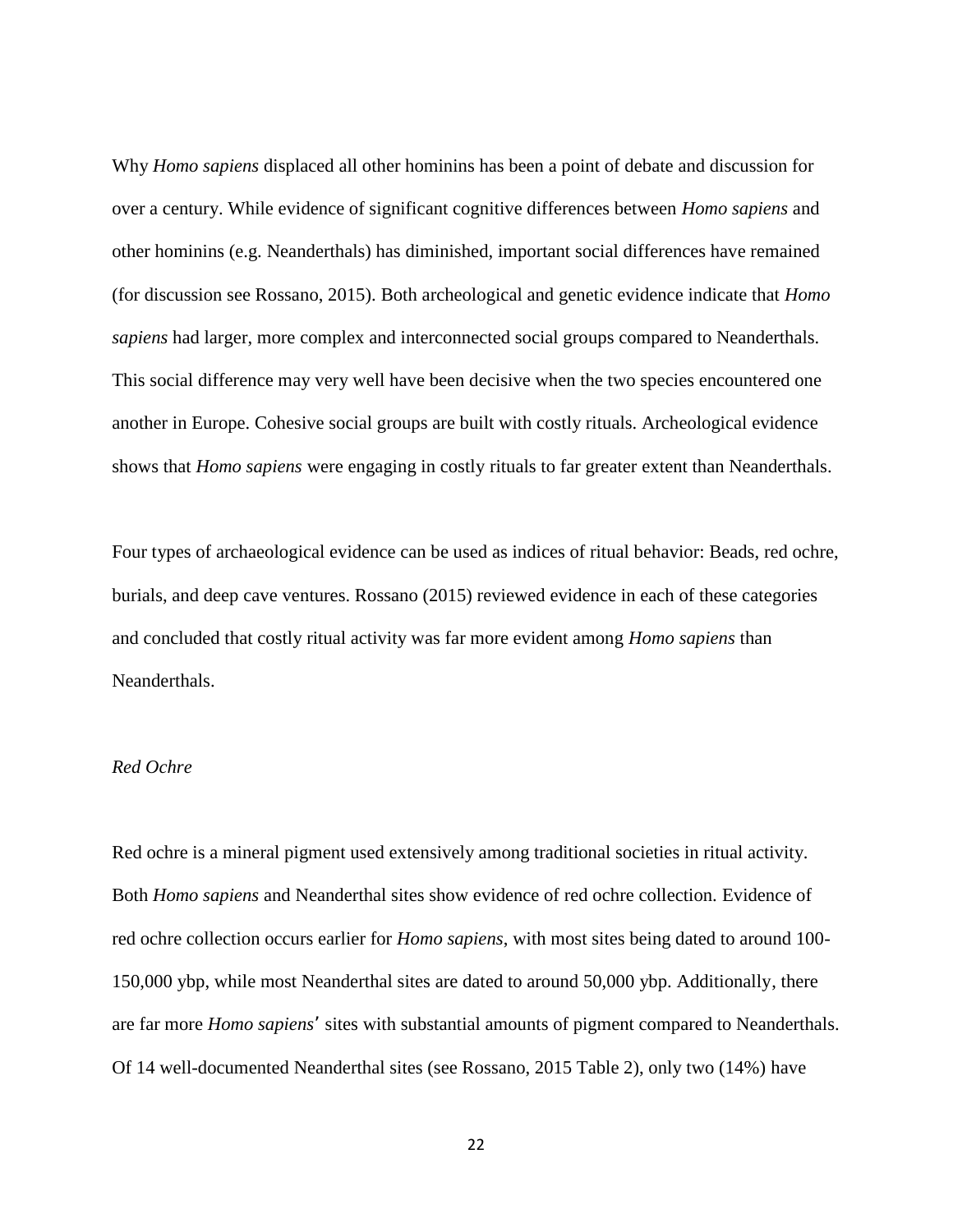amounts numbering over 100 pieces. By contrast, of 20 well-documented *Homo sapiens* sites (Table 1), 16 (80%) have amounts of 100 pieces or more, seven of which (35%) have over a thousand pieces. Most well-documented Neanderthal sites (8 of 14 or 57%) have 3 pieces or less. Presently, there is no evidence of *Homo sapiens'* sites with so little ochre. Collecting and processing ochre to make pigment for ritual activity takes time, effort, and a certain degree of skill, all of which *Homo sapiens* were expending to a much greater degree than Neanderthals. *Beads*

Beads are used extensively in traditional societies in ritual gift-giving and as body decoration. They are also known to have been used by hominins in ritual burial. As with red ochre, the appearance of beads in the *Homo sapiens'* archaeological record generally predates that of Neanderthals. A very recent study has dated three Neanderthal beads to over 115,000 ybp, making them the oldest beads to date (Hoffmann, Angelucci, Villaverde, Zapata & Zilhão, 2018). This, however, is exceptional as all other finds are dated to around 50,000 ybp. Bead production for AMH (anatomically modern humans), however, traces back to around 100 kya at both African and Levantine sites (Skhul, Oued Djebbana, Qafzeh, and Grotte des Pigeons).

At all Neanderthal sites, the number of beads is small (always less than 40 and often less than 10). The same is true at the oldest *Homo sapiens* sites, with the exception of Blombos Cave in South Africa (dated to around 75,000 ybp) with around 71 beads. Later *Homo sapiens* sites, however, have large numbers of beads. At sites such as Ksar'Akil, Ucagizli (in Asia Minor), Fumane Cave (Italy), Krems-Hundssteig (Austria) and Riparo Mochi (Italy) numbers of beads range from 128 to over a thousand. Beginning 75,000 years ago and intensifying at around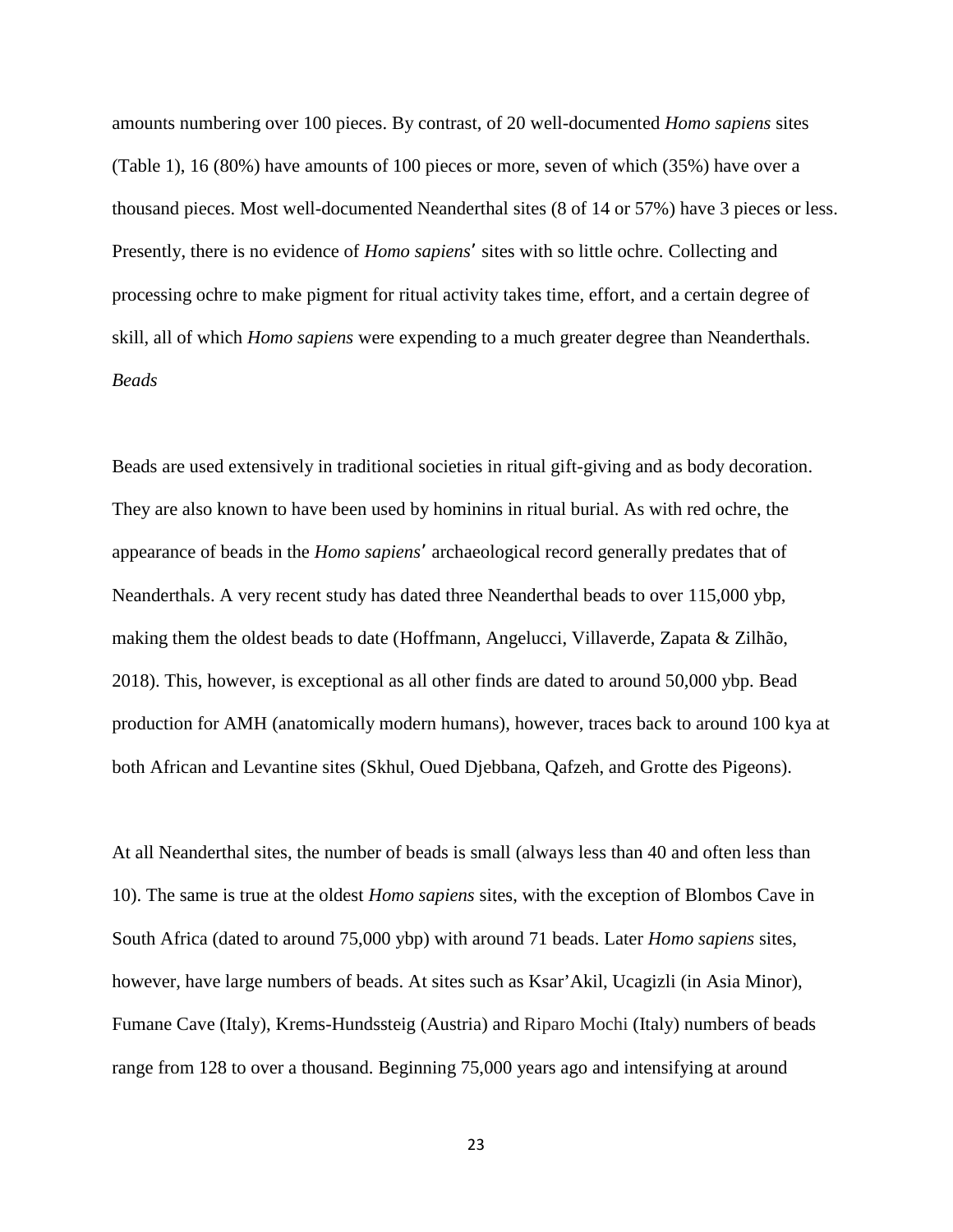40,000 years ago, *Homo sapiens* were gathering and fashioning significantly more beads than Neanderthals. Even if only a portion of these were used in ritual activity, the amount of time, energy, and effort (i.e. cost) that *Homo sapiens* were expending far outstripped that of Neanderthals.

# *Caves*

Venturing deep into caves for artistic, religious, or other potentially ritual purposes has been well-documented for *Homo sapiens* during the Upper Paleolithic (40-10,000 ybp). These ventures were often risky and dangerous. For example, reaching the painted chambers at Montespan Cave required fording through frigid waters for more than a kilometer. Accessing Nerja Cave in Spain involved a steep climb up a sheer rock face. The painted shaft at Lascaux necessitated dropping 16 meters into pitch darkness presumably by rope; while the Salon Noir chamber at Niaux Cave required negotiating a 450-meter passage and 200-meter climb. The danger was compounded by the fact that those venturing into caves carried torches, artistic supplies, and were frequently accompanied by (and therefore supervising and undoubtedly worrying about) children. Once in the cave, *Homo sapiens* often expended considerable time, energy, and resources in the deep cave chambers creating paintings or constructing ritual venues, such as the elaborate El Juyo "sanctuary" in northern Spain (Arias 2009; Freeman & Gonzalez Echegaray 1981). Thus, there is little question that Paleolithic spelunking was often a costly endeavor.

Although the most well-known and arguably the most impressive ritual use of caves occurred during the later UP (Altamira, Lascaux, El Juyo, etc.), *Homo sapiens* started penetrating into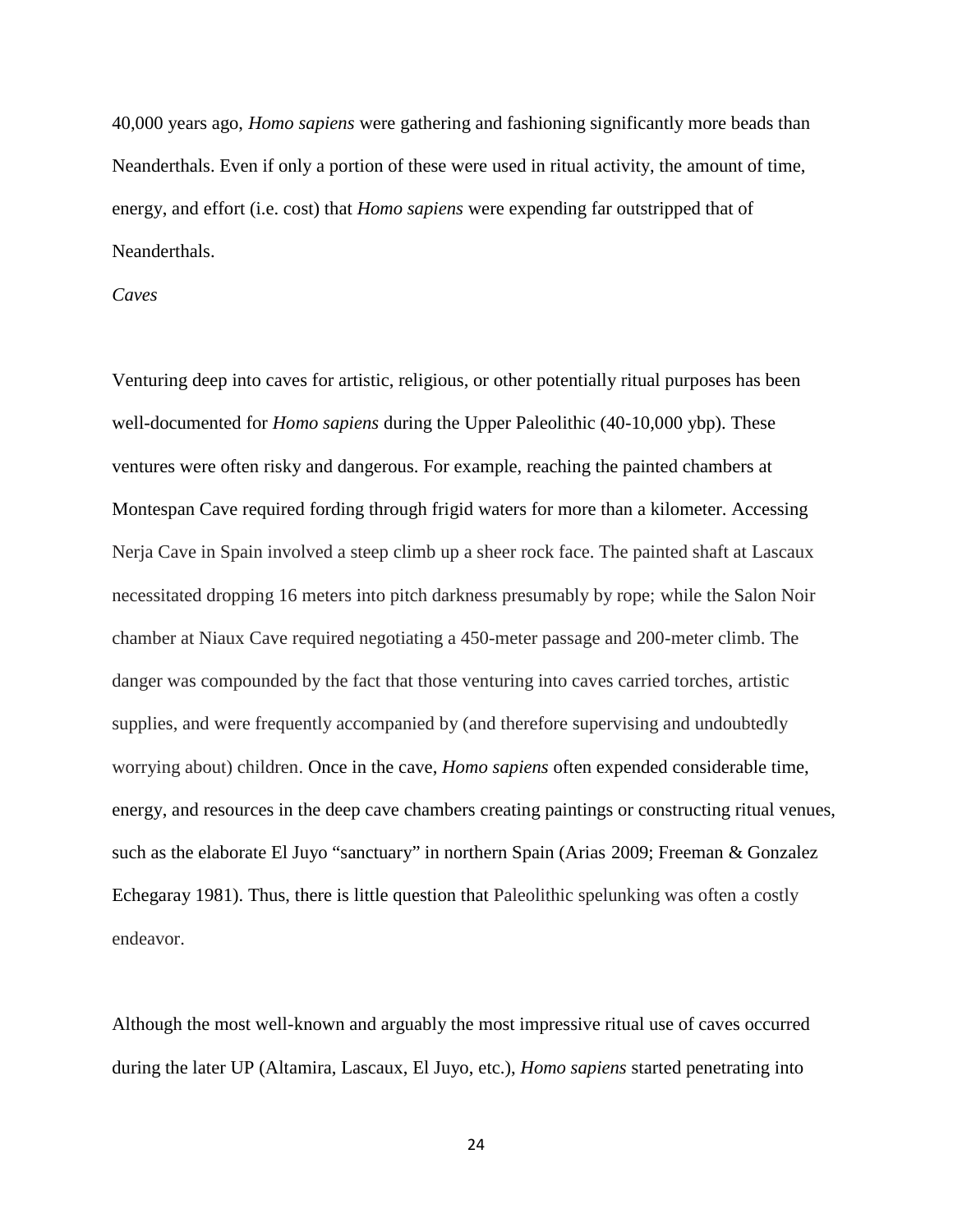caves well before this time. For example, the earliest evidence of the ritual use of caves is likely that of Rhino Cave in Botswana (Southern Africa) dated to around 70,000 ybp. Though the cave is not deep, the surrounding boulders and high walls effectively block out any direct sunlight and make access difficult.

Inside the cave, there is a natural snake-like outcropping. The outcropping was intentionally modified to enhance its serpentine qualities. The snake-rock is not the only unusual aspect of Rhino Cave. The cave floor is littered with an unusually large number of burnt and broken tools. The tools were produced in the cave using carefully selected, colorful, non-local ("exotic") raw materials. These raw materials were transported to the cave from distances ranging from fifty to several hundred kilometers. At the cave site, the raw materials were meticulous fashioned into tools which were then intentionally broken, destroyed and burned. From a practical standpoint, this behavior is odd and costly. Time, energy, and valuable material resources were exhausted for no clear utilitarian gain. But these are precisely the hallmarks of human ritual.

Neanderthals used caves as well, but they almost always remained near the cave entrance (Sandgathe, Dibble, Goldberg, McPherron, Turq, Niven, & Hogkin, 2011 p. 219). There are only two reasonably well-documented instances of Neanderthals venturing more than 100 meters into caves (although the recent re-dating of remains in Ardales Cave in Spain may add a third). The first is Gorham's cave in Gibraltar were an etching dated to around 40,000 ybp was found. The second instance, Bruniquel Cave in southwestern France, is more impressive. About 200 ms deep in the cave, after a very tight crawl through a narrow passage, there is a small (approximately 14 m<sup>2</sup>) enclosed floor space that appears to be a ritual site. Stalagmites and stalactites have been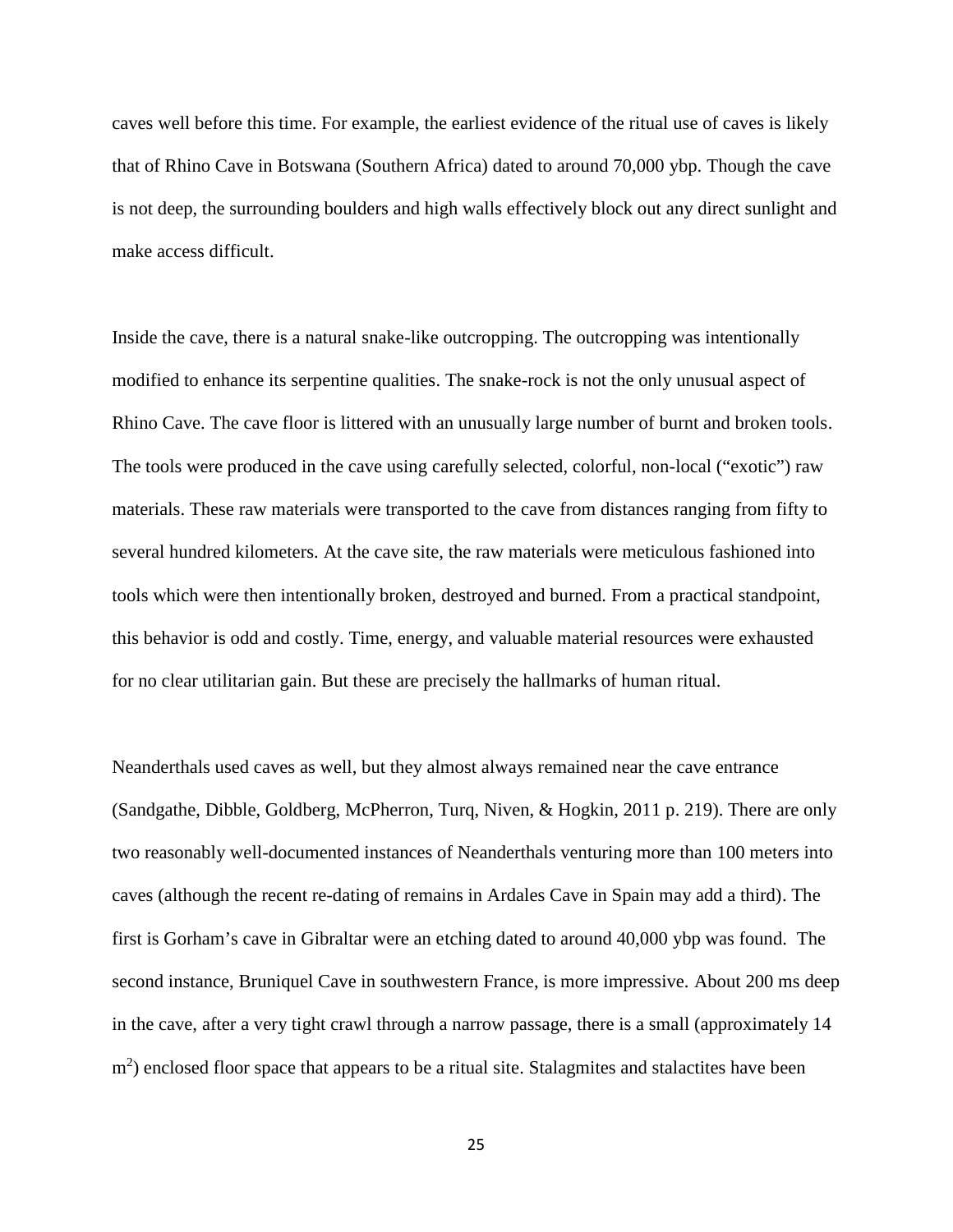broken off and formed into two circles on the cave floor. Evidence of a fire is present in the larger of the two circles. The scene has been dated to around 175,000 ybp, long before AMH were present in the region (Jaubert. Verheyden, Genty, Soulier, Cheng, Blamart, et al., 2015).

Even Bruinquel, however, falls short in terms of behavioral cost compared to *Homo sapiens'* use of caves. A comparison of it to Rhino Cave highlights the differences. At Rhino cave, very particular (colorful) raw materials were transported to the cave from tens and possibly hundreds of kilometers away, while the materials at Bruniquel were found in the cave (stalactites and stalagmites). At Rhino, both the materials brought to the cave and materials found in the cave (the natural outcropping) were worked at the site, whereas no materials were worked at Bruniquel. Once worked, a considerable amount of raw material was destroyed at Rhino, whereas nothing comparable occurred at Bruniquel. If rituals were conducted at Rhino and Bruinquel caves, both may have involved important religious and/or symbolic content for the participants and in that sense were qualitatively equivalent. However, in terms of behavioral cost, Rhino appears to have exacted more from its participants than Bruniquel. Rhino Cave is not unique regarding how *Homo sapiens* used caves. The magnificent painted murals of Lascaux, Chauvet and numerous other sites, testify to the fact that *Homo sapiens* frequently brought materials deep into caves and labored extensively with those materials.

## *Burials*

The earliest true burials among AMH are found at Skhul and Qafzeh Caves in Israel, dated to sometime between 120-90,000 ybp. Somewhere between 12-16 burials are present across these two caves. Most of the burials are simple, involving little more than a body being placed in an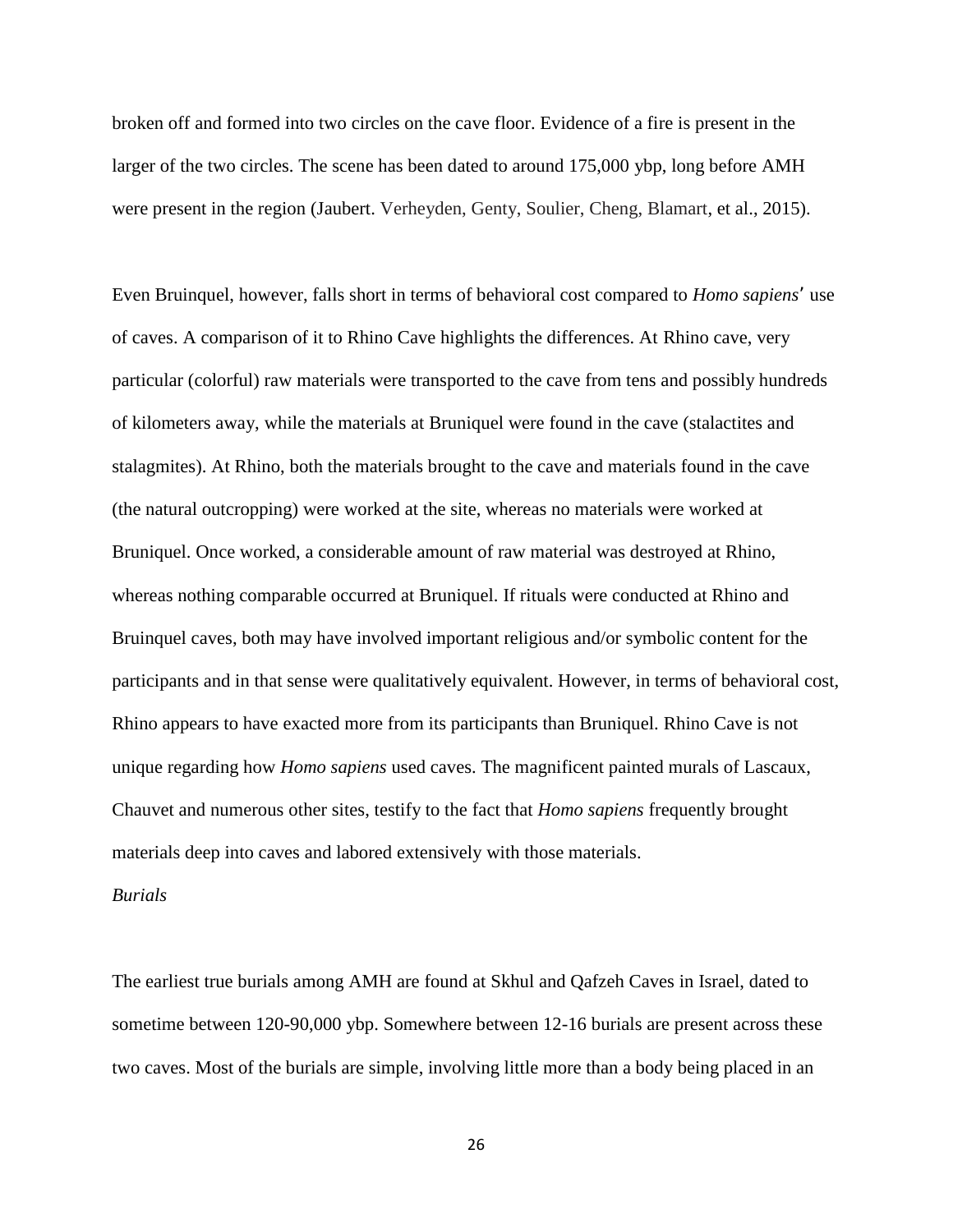excavated grave. A few, however, go beyond this, and include some potential grave goods such as animal bones, red ochre, and in one case, large blocks lining the grave area and a block placed atop the body itself. A somewhat later burial (76,000 ybp) has been documented at Border Cave in Southern Africa. Here, the partial skeleton of a four-to-six-month-old infant (BC3) was found placed into a deliberately cut grave, 24 cm deep, 38 x 30 cm in size.

The emergence of inhumation can also be seen among Neanderthals. However, as was the case with beads and red ochre, it generally occurs later than *Homo sapiens.* With the possible exception of burials Tabun Cave and some burials at La Ferrassie, nearly all Neanderthal burials date to 70,000 ybp or later, with most occurring between 60-50,000 ybp.

Similar to AMH, Neanderthals sometimes left grave goods with the burials. Indeed, their frequency of doing so was greater than that of early AMH. Nearly 70% of Neanderthal burials have grave goods while only four of ten (40%) early (Middle Paleolithic) AMH burials do. In both cases, the grave goods are almost entirely made up of materials frequently found at the grave site such as lithics, bones, and rocks.

In the Upper Paleolithic, however, the extent of elaboration of at some *Homo sapiens* burials is dramatically amplified. The most famous of which is the Sungir burial (in Russia) where three bodies were found lavishly adored with headbands, armbands, ankle bracelets, and necklaces laced with literally thousands of beads. In addition to this, ornamental weapons and other undisputable grave goods were interred with the bodies. It has been estimated that the hours of labor necessary for such a burial would have run into the tens of thousands. While nothing quite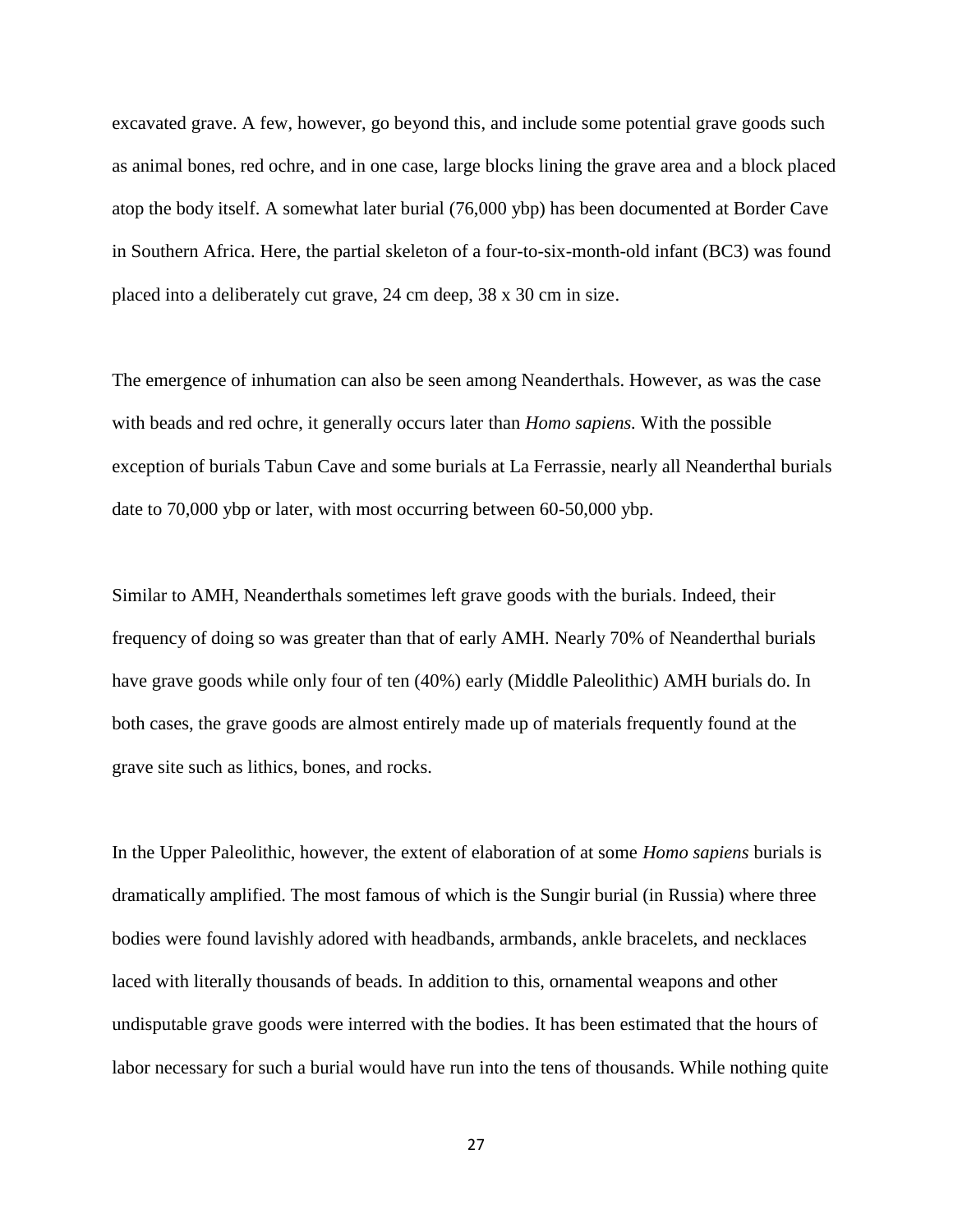matches Sungir in degree, other similarly elaborate burials have been documented at Le Madeleine, Dolni Vestonice, Saint-Germain-la-Riviere, and the famous "Red Lady" burial at Paviland. There is simply nothing in the Neanderthal archaeological record that even approaches the elaboration of these burials

The evidence reviewed can be summarize as follows: Every potential archaeological marker of ritual behavior shows more intensive use by *Homo sapiens* compared to Neanderthals. Specifically:

1. Pigments: Sixteen *Homo sapiens* sites (80%) have pieces numbering from hundreds to over a thousand, compared to only 2 (14%) Neanderthal sites. Most Neanderthal sites have three pieces or less. Collecting and processing ochre takes time, energy, and effort, something *Homo sapiens* were expending in far greater quantity than Neanderthals.

2. Beads: With one exception (where 40 beads were found), at all Neanderthal sites the number of beads is less than 10. Not only are there more *Homo sapiens* sites where beads have been found, there are many where the amount of beads is in the hundreds to over a thousand.

3. Caves: At most, there are only three instances of Neanderthals venturing more than 100 meters into caves. There are scores of examples of *Homo sapiens* venturing 100 meters or more into caves. AMH's use of caves was more resource intensive compared to Neanderthals, and in time reached a point of frequency and risk never approached by Neanderthals.

4. Burials: While both Neanderthals and *Homo sapiens* buried some of their dead, nothing in the Neanderthal archeological record approaches the degree of elaboration found at many *Homo sapiens* sites.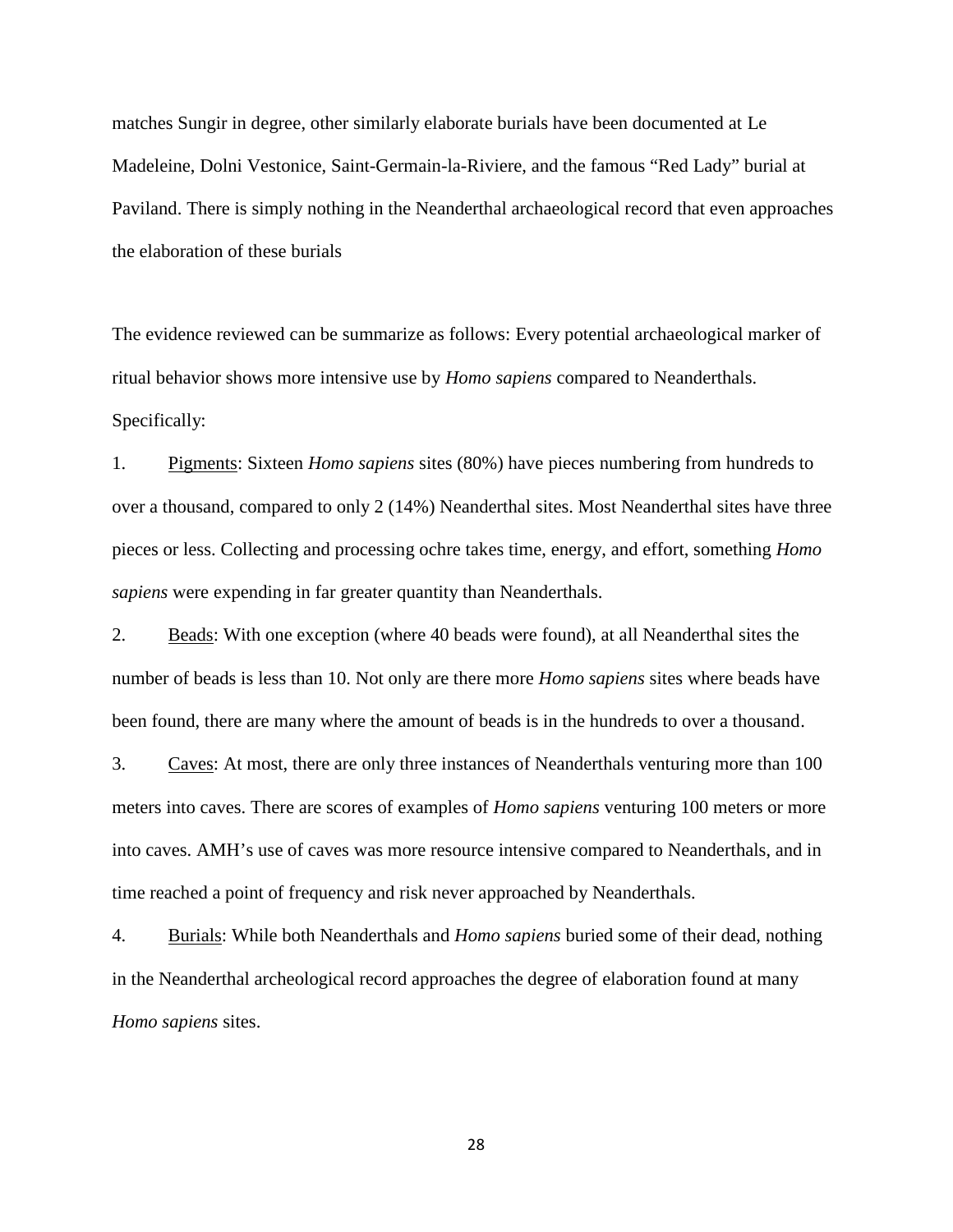Both *Homo sapiens* and Neanderthal left evidence of ritual behavior. However, when we compared the time, energy, risks, and resources expended by the two, every indicator of ritual behavior shows that *Homo sapiens* were engaging in more costly ritual activity. Costly ritual binds communities. It may very well have been this crucial social difference that made the difference when the two species confronted one another in Europe tens of thousands of years ago.

## **Conclusion**

Drop a lone human in the Amazonian Rainforest, the frozen Siberian steppe, or the Negev Desert and survival is unlikely. Yet collectively, humans live in all these places and more. Our hyper adaptability is a byproduct of our hyper-sociality. By cooperating in resource acquisition, territorial control, and knowledge transmission and preservation, we humans have spread globally, displacing all competitors in our wake, including other hominins.

The message of this chapter is that this was accomplished using the same mechanism that all species use to establish cooperative relationships and regulate social life: ritualized behaviors. The human difference is one of degree, not kind. We took ritual to extreme levels to create extreme forms of cooperation. We built cooperative communities using costly rituals. The 'cost' of those rituals was 'repaid' in two ways: (1) through well-organized, highly cohesive groups (Marines) that out-competed more 'individualistic' ones (hippies), and (2) through individual health, healing, and strengthening benefits that accrue to ritual practitioners. Supernatural belief both motivated ritual participation and magnified its benefits. When the last non-sapiens hominin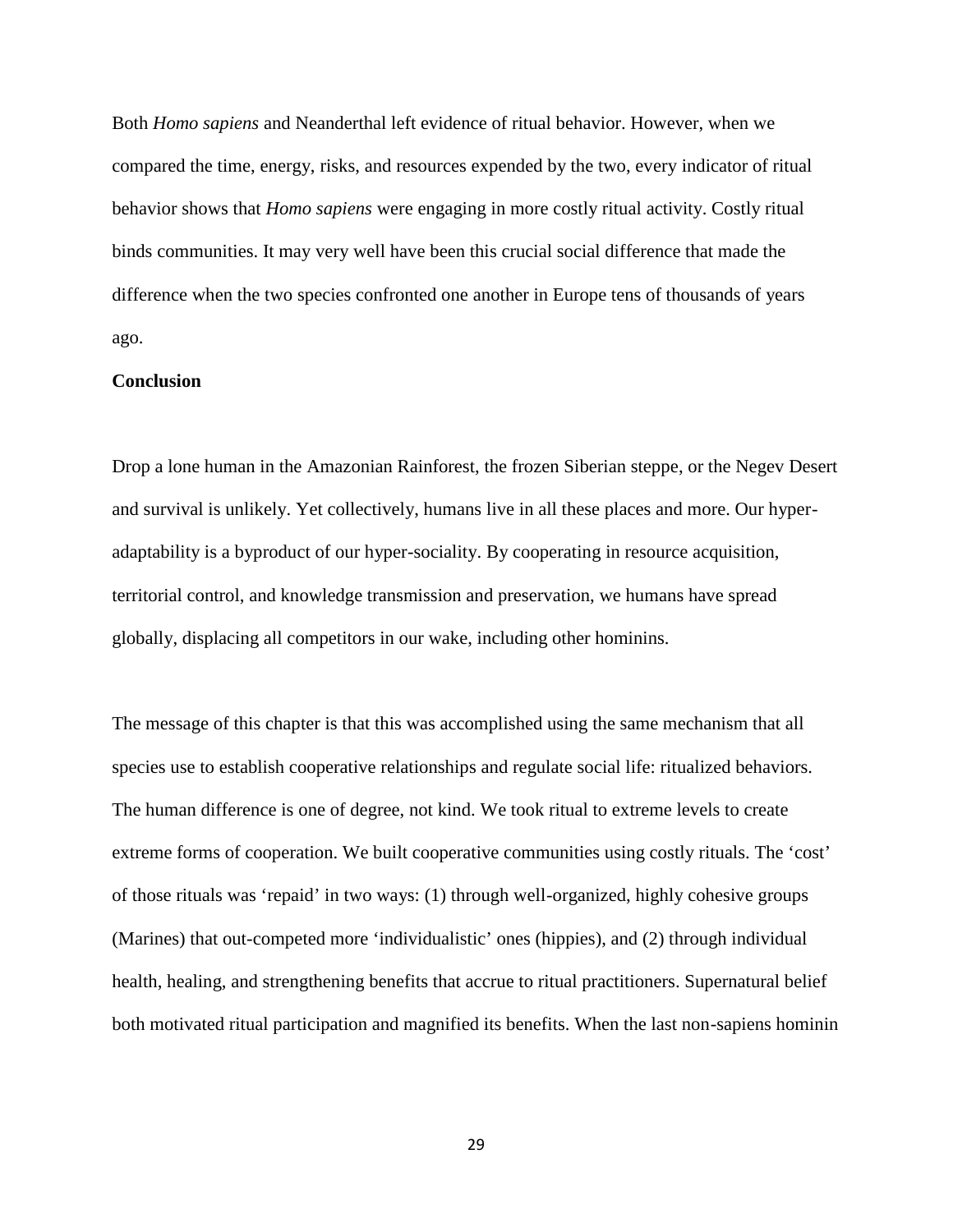died, the remaining void was filled by a tribal-minded, ritual-practicing, supernatural-believing human from which all of us have descended.

# **References**

- Alexander, C. N., Rainforth, M. V. & Gelderloos, P. (1991). Transcendental meditation, self actualization, and psychological health: A conceptual overview and statistical meta analysis. *Journal of Social Behavior and Personality, 6,* 189–248.
- Andreoni, J. & Petrie, R. (2004). Public goods experiment without confidentiality: A glimpse into fundraising. *Journal of Public Economics, 88*, 1605-1623.
- Barham, L. (2002). Systematic pigment use in the Middle Pleistocene of South-Central Africa. *Current Anthropology, 43*, 181–190.
- Bateson, M., Nettle, D. & Roberts, G. (2006). Cues of being watch enhance cooperation in real world setting. *Biology Letters, 2*, 412-414.
- Bell, C. (1997). *Ritual: Perspectives and dimensions*. New York: Oxford University Press.
- Bering, J. M., McLeod, K. A. & Shackelford, T. K. (2005). Reasoning about dead agents reveals possible adaptive trends. *Human Nature, 16*, 360-381.
- Bernardi, L., Sleight, P., Bandinelli, G., Cencetti, S., Fattorini, L., Wdowczyc-Szulc, J., et al. (2001). Effect of rosary prayer and yoga mantras on autonomic cardiovascular rhythms: Comparative study. *British Medical Journal, 323*, 1446–1449. doi:10.1136/bmj.323.7327.1446
- Blacking, J. (1973). *How musical is man*. Seattle: University of Washington Press.
- Brown, D. (1991). *Human universals*. New York: McGraw-Hill.
- Buck, J. (1998). Synchronized rhythmic flashing in fireflies II. *Quarterly Review of*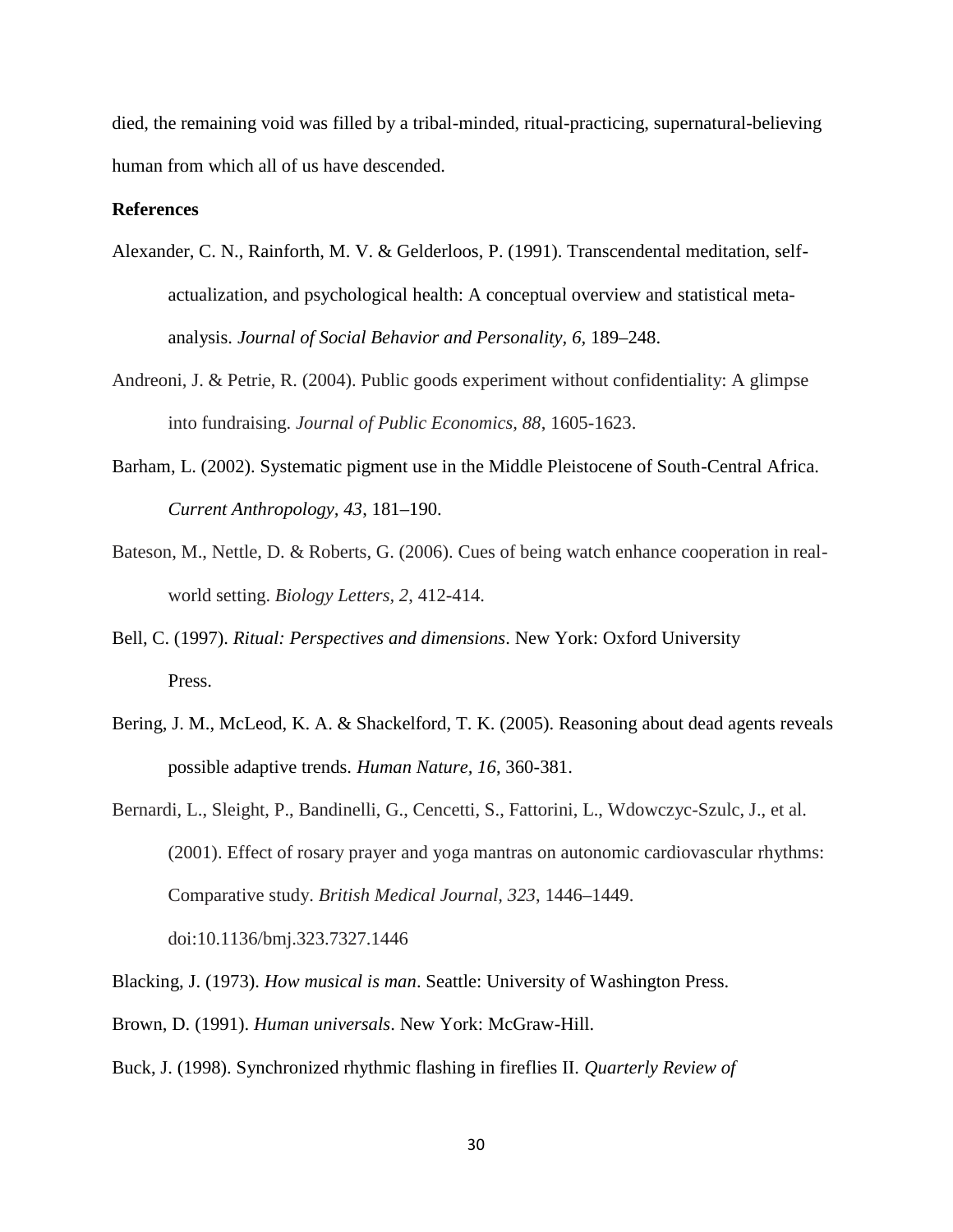*Biology, 112,* 265-289.

- Burnham, T. & Hare, B. (2007). Engineering human cooperation: Does involuntary neural activation increase public goods contributions in adult humans? *Human Nature, 18,* 88- 108.
- Call, J., Hare, B., Carpenter, M. & Tomasello, M. (2004). Unwilling or unable: Chimpanzees' understanding of intentional action. *Developmental Science, 7,* 488-498.
- Carlson, C. A., Bacaseta, P. E. & Simanton, D. A. (1988). A controlled evaluation of devotional meditation and progressive relaxation. *Journal of Psychology and Theology, 16,* 362– 368.
- Catlin, G., (1867). *O-kee-pa: A religious ceremony and other customs of the Mandans*. London: Trubner
- Carpenter, M., Tomasello, M. & Striano, T. (2005). Role reversal imitation and language in typically- developing infants and children with autism. *Infancy, 8,* 253-278.
- Cohen, E. E. A., Ejsmond-Frey, R., Knight, N. & Dunbar, R. I. M. (2010). Rowers' high: behavioural synchrony is correlated with elevated pain thresholds. *Biology Letters*, *6*, 106-108. doi: 10.1098/rsbl.2009.0670
- Connor, R. C., Smolker, R. & Bejder, L. (2006). Synchrony, social behaviour and alliance affiliation in Indian Ocean bottlenose dolphins, *Tursiops aduncus. Animal Behaviour*, *72*, 1371-1378. doi: 10.1016/j.anbehav.2006.03.014
- Dedeli, O. & Kaptan, G. (2013). Spirituality and religion in pain and pain management. *Health Psychology Research, 1*, e29.

Deputte, B. L. (1982). Duetting in male and female songs of the white-cheeked gibbon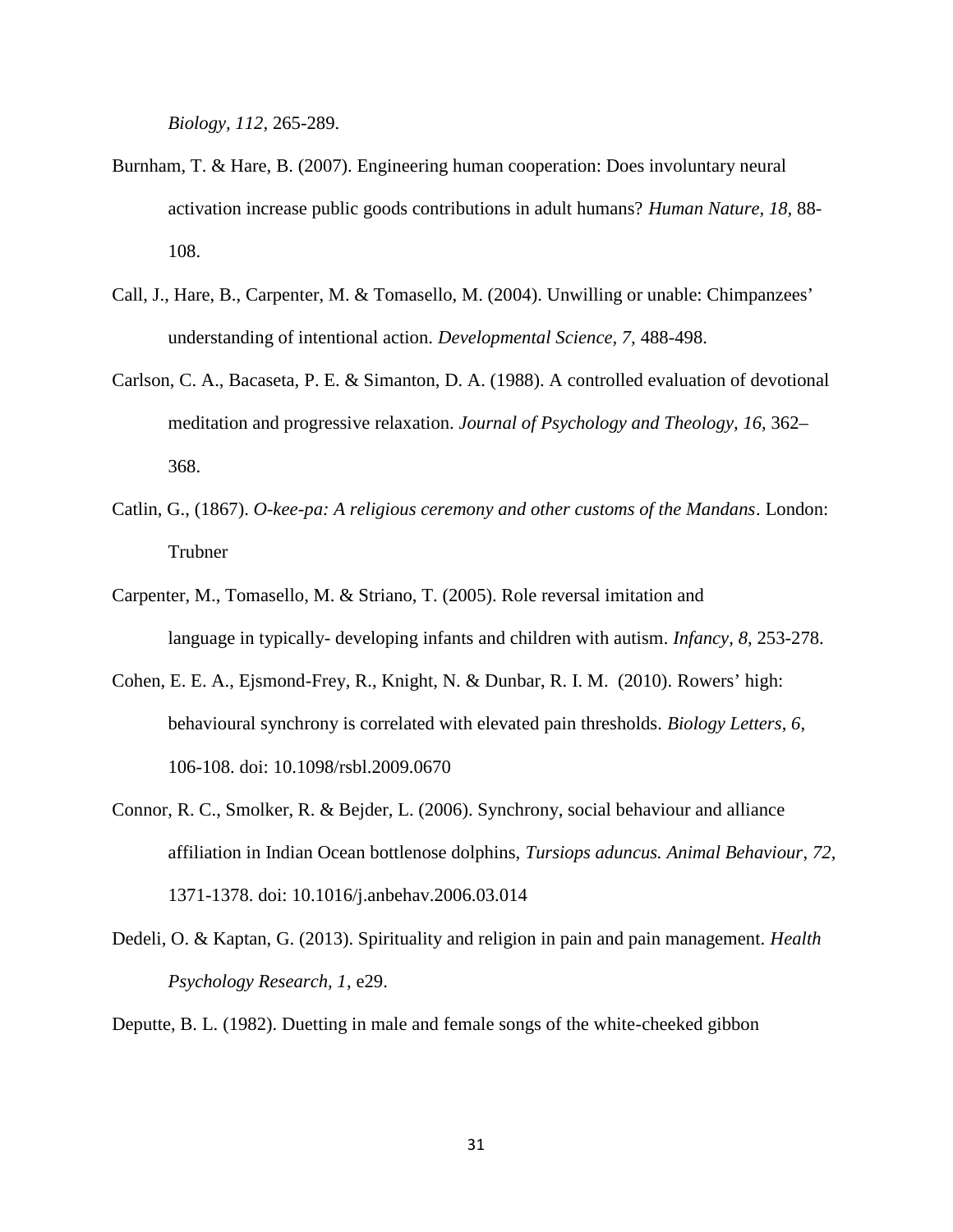(*hylobates concolor leucogenys*). In C. T. Snowdon, C. H. Brown & M. R. Peterson (Eds.), *Primate communication*, (pp. 67-93), Cambridge, UK: Cambridge University Press.

- de Waal, F. B. M. (1988). The communicative repertoire of captive bonobos (*Pan paniscus*) compared to that of chimpanzees. *Behavior, 106,* 183-251.
- de Waal, F. B. M. (1990). *Peacemaking among primates*. Cambridge, MA: Harvard University Press.
- Ehrenreich, B. (2008). *Dancing in the streets: A history of collective joy*. New York: Henry Holt.
- Ember, C. R. (1978). Myths about hunter-gatherers. *Ethnology, 17*, 439–448.
- Engelmann, J. M., Herrmann, E. & Tomasello, M. (2012). Five-year-olds, but not chimpanzees, attempt to manage their reputations. *PLoS ONE, 7,* issue 10, e48433.
- Engelmann, J. M., Over, H., Herrmann, E. & Tomasello, M. (2013). Young children care more about their reputation with ingroup members and possible reciprocators. *Developmental Science, 16,* 552–558.
- Farah, M. J. & Heberlein, A. S. (2007). Personhood and neuroscience: Naturalizing or nihilating? *The American Journal of Bioethics, 7(1),* 37–48.
- Fischer, R., Callander, R., Reddish, P. & Bulbulia, J. (2013). How do rituals affect cooperation? An experimental field study comparing nine ritual types. *Human Nature*, *24*, 115-125. doi:10.1007/s12110-013-9167-y
- Fischer, R., Xygalatas, D., Mitkidis, P., Reddish, P., Tok, P, Konvolinka, I. & Bulbulia, J. (2014). The fire-walker's high: Affect and physiological responses in an extreme collective ritual. *PLoS ONE 9*(*2*): e88355. doi:10.1371/journal.pone.0088355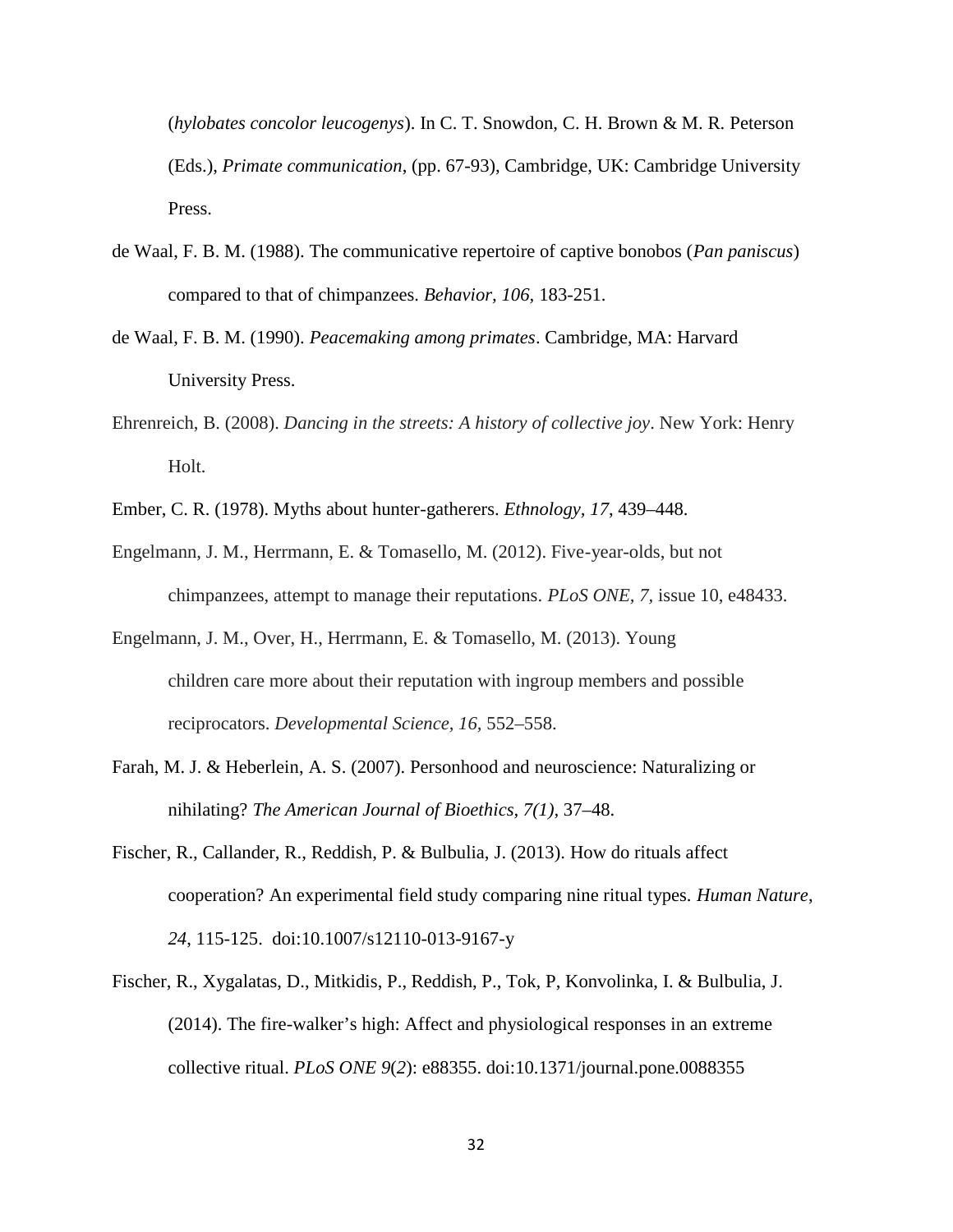- Flannelly, K. J. (2017). *Religious beliefs, evolutionary psychiatry, and mental health in America*. New York: Springer.
- Fletcher, G. E., Warneken, F. & Tomasello, M. (2012). Differences in cognitive processes underlying the collaborative activities of children and chimpanzees. *Cognitive Development, 27,* 136–153.
- Geissmann, T. (2000). Gibbon songs and human music from an evolutionary perspective. In N. L. Wallin, B. Merker & S. Brown (Eds.), *The origins of music* (pp. 103-123). Cambridge, MA: MIT Press.

Glucklich, A. (2001) *Sacred pain.* New York: Oxford University Press.

- Goodall, J. (1986). *The chimpanzees of Gombe.* Cambridge, MA: Harvard University Press.
- Greenfield, M. & Roizen, I. (1993). Katydid synchronous chorusing in an evolutionary stable outcome of female choice. *Nature, 364,* 618-620.
- Guthrie, R. D. (2005). *The nature of Paleolithic art*. Chicago: University of Chicago Press.
- Haun, D. B. M., Rekers, Y. & Tomasello, M. (2012). Majority-biased transmission in chimpanzees and human children, but not orangutans. *Current Biology, 22,* 727–731.
- Hayden, B. (2003). *Shamans, sorcerers, and saints: A pre-history of religion*. New York: Smithsonian Books.
- Hermann, E., Call, J., Hernandez-Lloreda, M. V., Hare, B. & Tomasello, M. (2007). Humans have evolved specialized skills in social cognition: The cultural intelligence hypothesis. *Science, 317,* 1360-1366.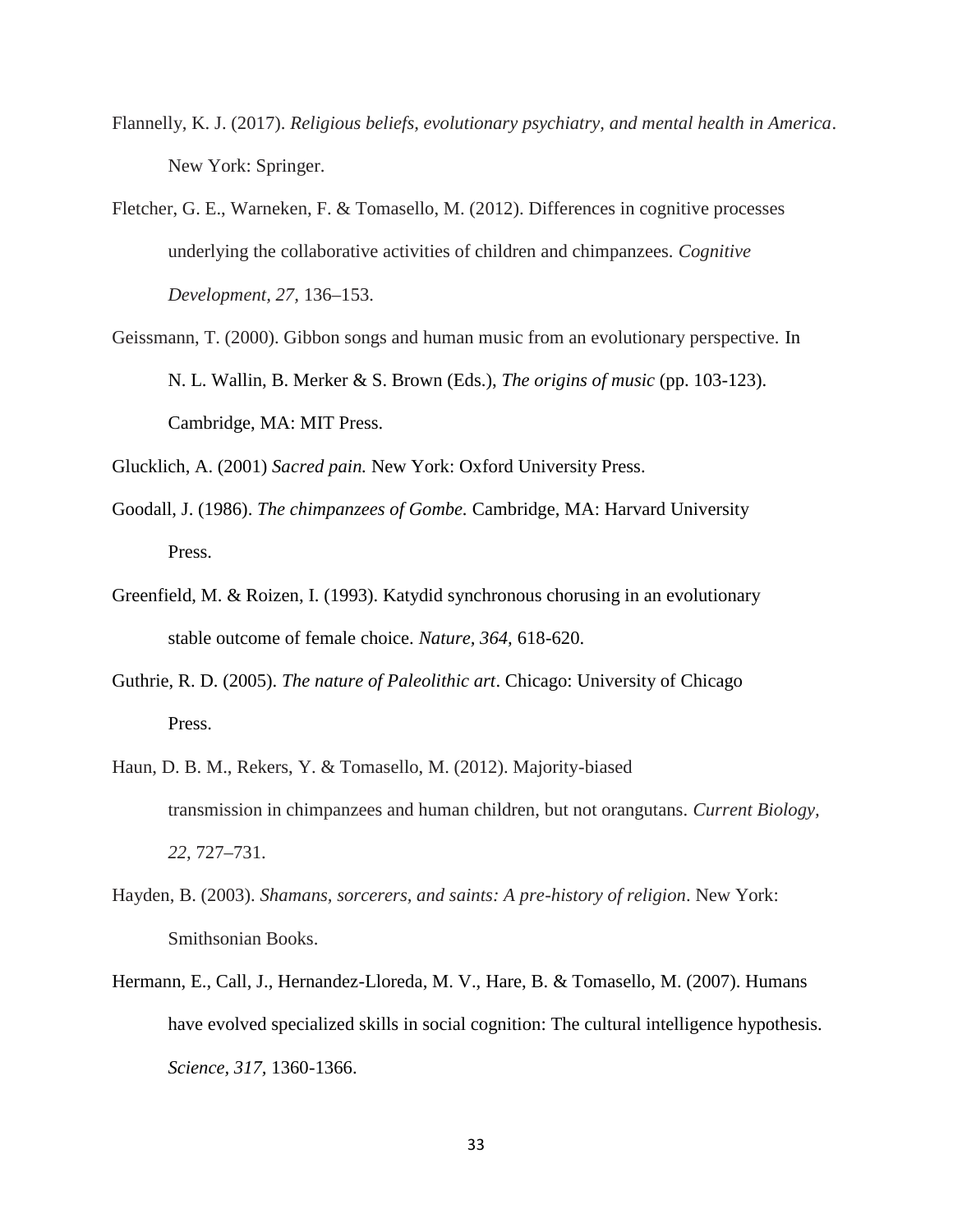- Hove, M. J. & Risen, J. L. (2009). It's all in the timing: Interpersonal synchrony increases affiliation. *Social Cognition, 27,* 949-961.
- Hurley, S. & Nudds, M. (eds, 2006). *Rational animals.* Oxford, UK: Oxford University Press.
- Hoffmann, D. L., Angelucci, D. E., Villaverde, V., Zapata, J., & Zilhao, J. (2018). Symbolic use of marine shells and pigments by Iberian Neanderthals 115,000 years ago. *Science Advances, 4,* (2), eaar5255 doi: 10.1126/sciadv.aar5255
- Jaubert, J., Verheyden, S., Genty, D., Soulier, M., Cheng, H., Blamart, D., et al., (2015). Early Neanderthal constructions deep in Bruniquel Cave in Southwestern France, *Nature, 534*, 111-114.
- Jensen, K., Call, J. & Tomasello, M. (2007). Chimpanzees are vengeful but not spiteful. *Proceedings of the National Academy of Sciences, 104,* 13046–13051.
- Jorgensen, J. G. (1980). *Western Indians. Comparative environments, languages, and cultures of 172 western American Indian tribes.* San Francisco: W. H. Freeman.
- Katz, R. (1982). *Boiling energy: Community healing among the Kalahari !Kung*. Cambridge, MA: Harvard University Press.
- Kelly, R. C. (1985). *The Nuer conquest: The structure and development of an expansionist system*. Ann Arbor: University of Michigan Press.
- Kohls, N., Sauer, S., Offenbacher, M., & Giordano, J. (2011). Spirituality: An overlooked predictor of placebo effects. *Philosophical Transactions of the Royal Society B, 366*, 1838-1848.
- Kraaijeveld, K. & Mulder, R. A. (2002). The function of triumph ceremonies in the black swan. *Behavior, 139*, 45-54.
- Kuhn, S. L. & Stiner, M. C. (2007). Paleolithic ornaments: Implications for cognition,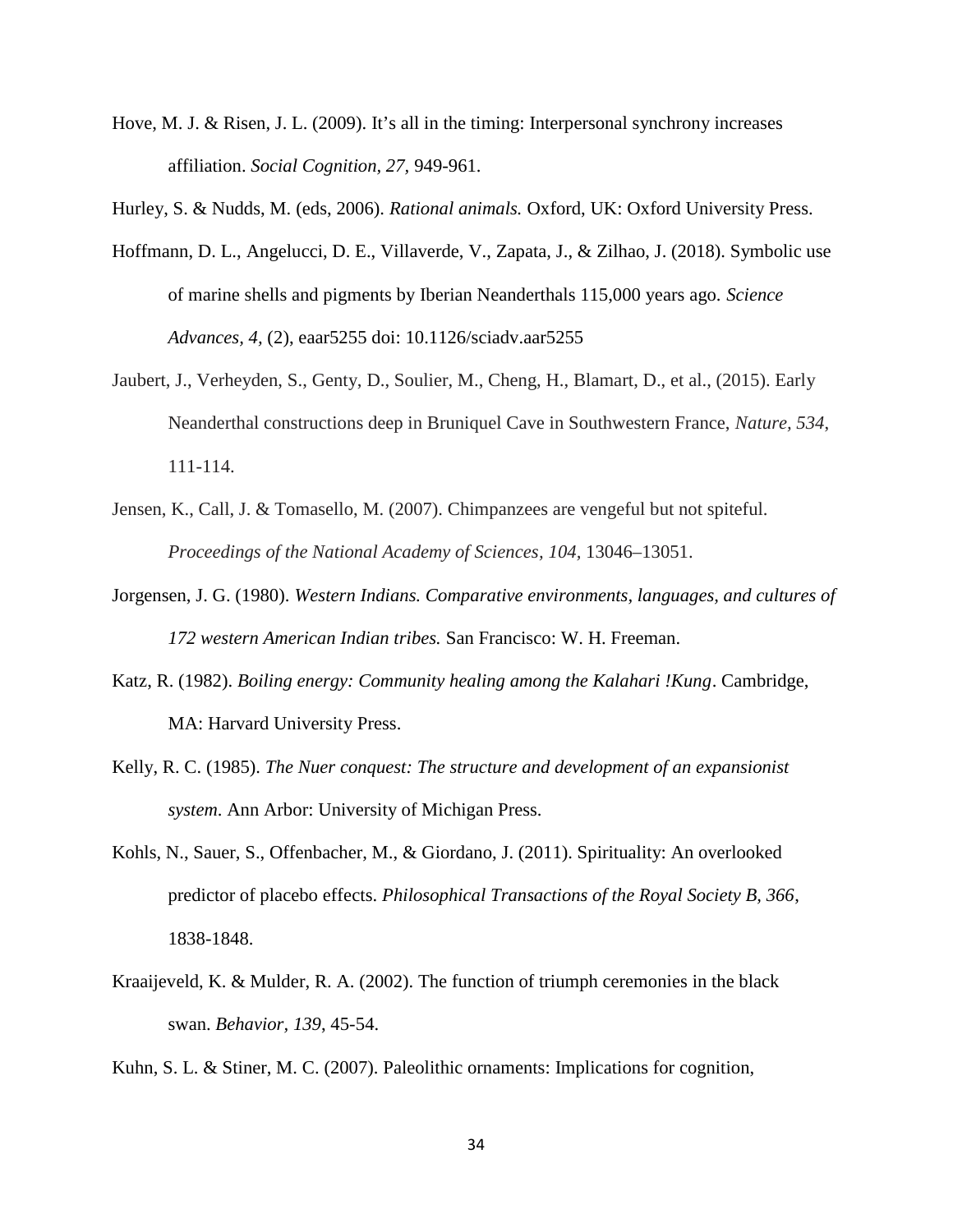demography, and identity. *Diogenes, 214*, 40–48.

- Lakens, D. (2010). Movement synchrony and perceived entitativity. *Journal of Experimental Social Psychology, 46*, 701–708
- Lang, M., Shaw, D. J., Reddish, P., Wallot, S., Mitkidis, P. & Xygalatas, D. (2016). Lost in rhythm: Effects of rhythm on subsequent interpersonal coordination. *Cognitive Science*, 40, 1797-1815. DOI: 10.1111/cogs.12302
- McCauley, R.N., 2001. Ritual, memory, and emotion: comparing two cognitive hypotheses. In J. Andresen (Ed.), *Religion in mind*, (pp. 115-140). Cambridge: Cambridge University Press.
- Marlowe, F**.** (2010), *The Hadza hunter-gatherers of Tanzania*. Berkeley: University of California Press.
- McNeill, W. H. (1995). *Keeping together in time: Dance and drill in human history*. Cambridge, MA: Harvard University Press.
- Melis, A., Hare, B. & Tomasello, M. (2006a). Chimpanzees recruit the best collaborators. *Science, 311,* 1297–1300
- Melis, A., Hare, B. & Tomasello, M. (2006b). Engineering cooperation in chimpanzees: Tolerance constraints on cooperation. *Animal Behaviour, 72,* 275–286.
- Melis, A. & Semmann, D. (2010). How is human cooperation different? *Philosophical Transactions of the Royal Society, B 365*, 2663–2674
- Melis, A. P., Warneken, F., Jensen, K., Schneider, A.-C. Call, J. & Tomasello, M. (2011). Chimpanzees help conspecifics obtain food and non-food items. *Proceedings of the Royal Society B, 278,* 1405–1413.

Mellars, P. (2006). Why did modern human populations disperse from Africa *ca.* 60,000 years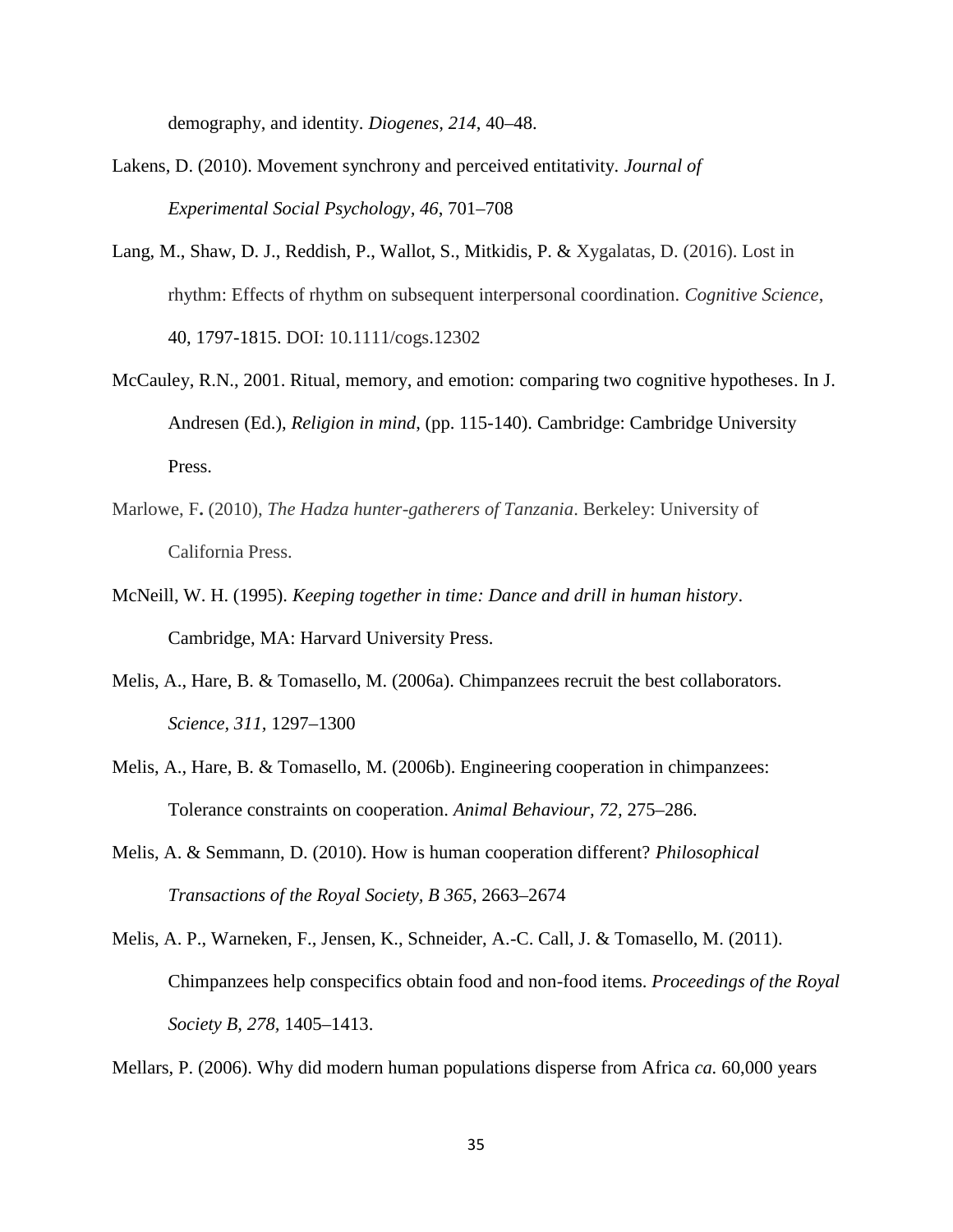ago? A new model. *Proceedings of the National Academy of Science, 103,* 9381–9386.

- Mitani, J. C. & Brandt, K. L. (1994). Social factors affect the acoustic variability in the long distance calls of male chimpanzees. *Ethology, 96,* 233-252.
- Paladino, M.-P., Mazzurega, M., Pavani, F., & Schubert, T. W. (2010). Synchronous multisensory stimulation blurs self-other boundaries. *Psychological Science, 21*, 1202– 1207.
- Patel, A. D. (2014). The evolutionary biology of musical rhythm: Was Darwin wrong? *PLoS Biol 12(3):* e1001821. doi:10.1371/journal.pbio.1001821
- Pearce, E., Launay, J. & Dunbar, R. I. M. (2015). The ice-breaker effect: Singing mediates fast social bonding. *Royal Society Open Science, 2*: 150221.http://dx.doi.org/10.1098/rsos.150221
- Rappaport, R. A. (1999). *Ritual, religion and the making of humanity*. Cambridge, UK: Cambridge University Press.
- Rege, M. & Telle, K. (2004). The impact of social approval and framing on cooperation in public goods situations. *Journal of Public Economics, 88,* 1625-1644
- Richman, B. (1987). Rhythm and melody in gelada vocal exchanges. *Primates, 28*, 199- 223.
- Rossano, M. J. (2015). The evolutionary emergence of costly rituals. *PaleoAnthropology, 2015*, 78-100.
- Rossano, M. J. (2012). The essential role of ritual in the transmission and reinforcement of social norms. *Psychological Bulletin, 138,* 529-549.
- Rossano, M. J. (2007). Supernaturalizing social life: Religion and the evolution of human cooperation. *Human Nature, 18,* 272-294.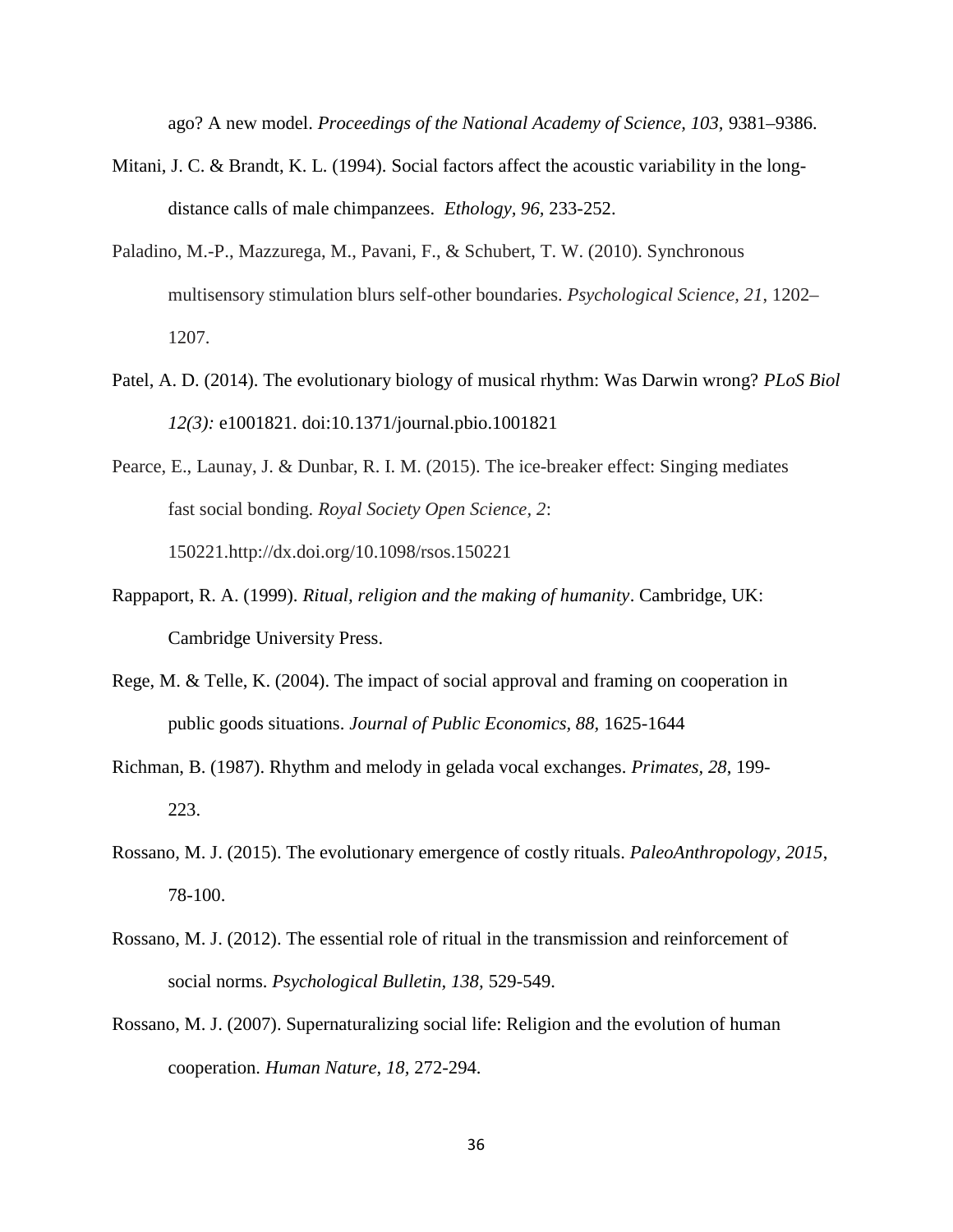- Sandgathe, D. M.. Dibble, H. L., Goldberg, P., McPherron, S. P., Turq, A., Niven, L. & Hogkin, J. (2011). On the role of fire in Neandertal adaptations in Western Europe: Evidence from Pech de l'Azé IV and Roc de Marsal, France. *PaleoAnthropology, 2011*: 216-242.
- Senigaglia, V., de Stephanis, R., Verborgh, P. & Lusseau, D. (2012). The role of synchronized swimming as affiliative and anti-predatory behavior in long-finned pilot whales. *Behavioural Processes*, *91*, 8-14.
- Shariff, A. F. & Norenzayan, A. (2007). God is watching you: Priming God concepts increase prosocial behavior in anonymous economic game. *Psychological Science, 18,* 803-809.
- Smuts, B. B. & Watanabe, J. M. (1990). Social relationships and ritualized greetings in adult male baboons (*Papio cynocephalus anubis*). *International Journal of Primatology, 11*, 147–172
- Soltis, J., Boyd, R. & Richerson, P. J. (1995). Can group-functional behaviors evolve by cultural group selection? An empirical test. *Current Anthropology, 36,* 473–494.
- Sosis, R. (2004). The adaptive value of religious ritual. *American Scientist, 92*, 166-172.
- Sterelny, K. (2014). A Paleolithic reciprocation crisis: Symbols, signals, and norms. *Biological Theory, 9,* 65-77.
- Tarr, B., Launay, J., Cohen, E. & Dunbar, R. (2015). Synchrony and exertion during dance independently raise pain threshold and encourage social bonding. *Biological Letters, 11,* 20150767. http://dx.doi.org/10.1098/rsbl.2015.0767.
- Thompson, L. (1940). *Southern Lau, Fiji: An ethnography.* Honolulu: Bernice P. Bishop Museum Bulletin 162.

Tomasello, M. (2014). The ultra-social animal. *European Journal of Social Psychology, 44,* 187–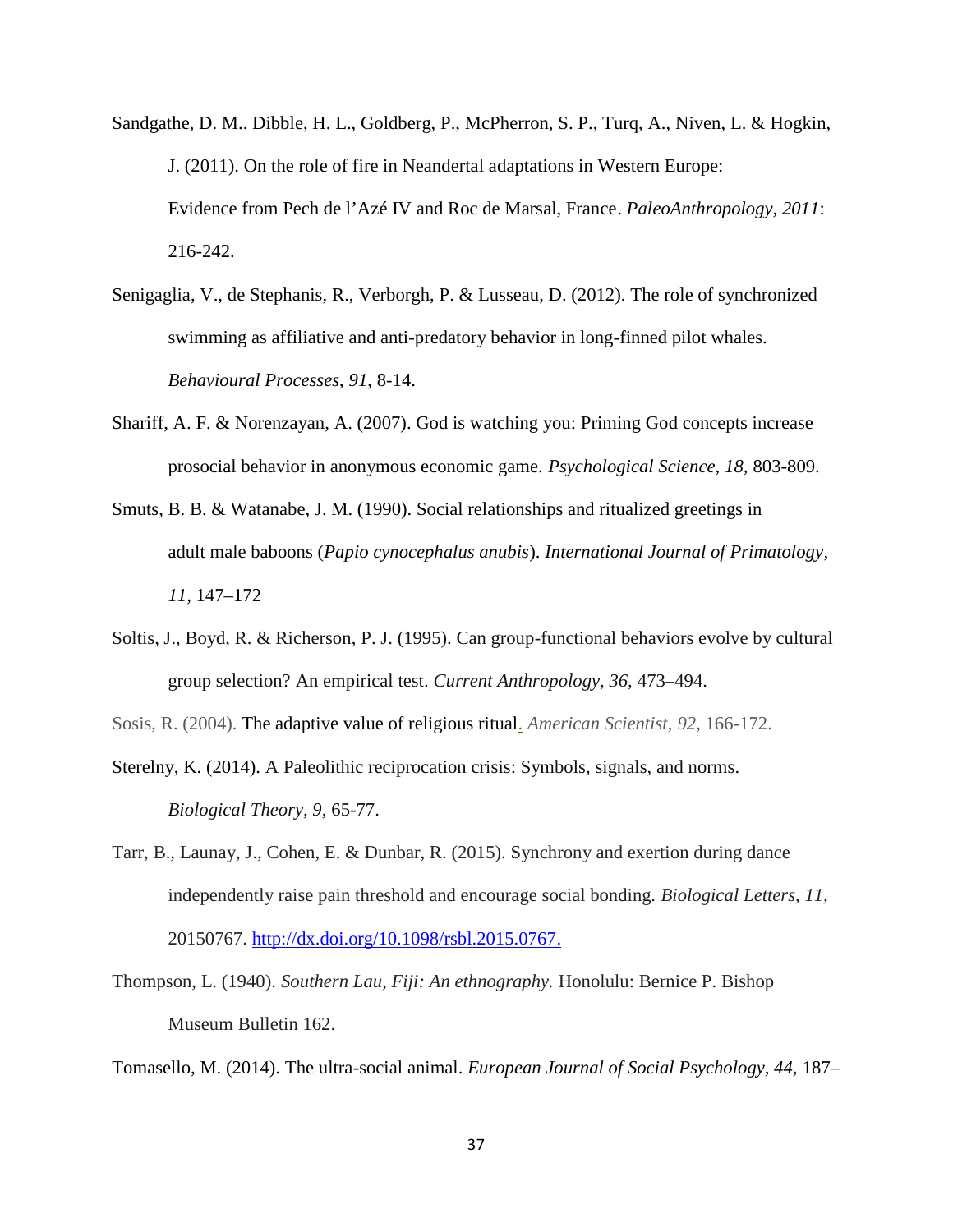- Tomasello, M. & Carpenter, M. (2005). The emergence of social cognition in three young chimpanzees. *Monographs for the Society for Research in Child Development 70,* Issue 1.
- Tomasello, M. & Hermann, E. (2010). Ape and human cognition: What's the difference? *Current Directions in Psychological Science, 19,* 3-8.
- Tomasello, M., Melis, A. P., Tennie, C., Wyman, E. & Herrmann, E. (2012). Two key steps in the evolution of cooperation: The interdependence hypothesis. *Current Anthropology, 53(6)*, 673–692.
- Valdesolo, P. & DeSteno, D. (2011). Synchrony and the social tuning of compassion. *Emotion, 11,* 262-266.
- Vanhaeren, M., d'Errico, F., Stringer, C., James, S. L., Todd, J. A. & Mienis, H. K. (2006). Middle Paleolithic shell beads in Israel and Algeria. *Science,* 312, 1785–1788.
- Vickhoff, B., Malmgren, H., Åström, R., Nyberg, G., Engvall, M., Snygg, J., Nilsson, M. & Jörnsten, R. (2013) Music structure determines heart rate variability of singers. *Frontiers in Psychology, 4*: 334 http://dx.doi.org/10.3389/fpsyg.2013.00334
- Wacholtz, A. B. & Pargament, K. I. (2005). Is spirituality a critical ingredient of meditation? Comparing the effects of spiritual mediation, secular meditation, and relaxation on spiritual, psychological, cardiac, and pain outcomes. *Journal of Behavioral Medicine, 28*, 369-384.
- Wade, N. (2009). *The faith instinct: How religion evolved and why it endures*. New York: Penguin Books.
- Warneken, F., Chen, F. & Tomasello, M, (2006). Cooperative activities in young